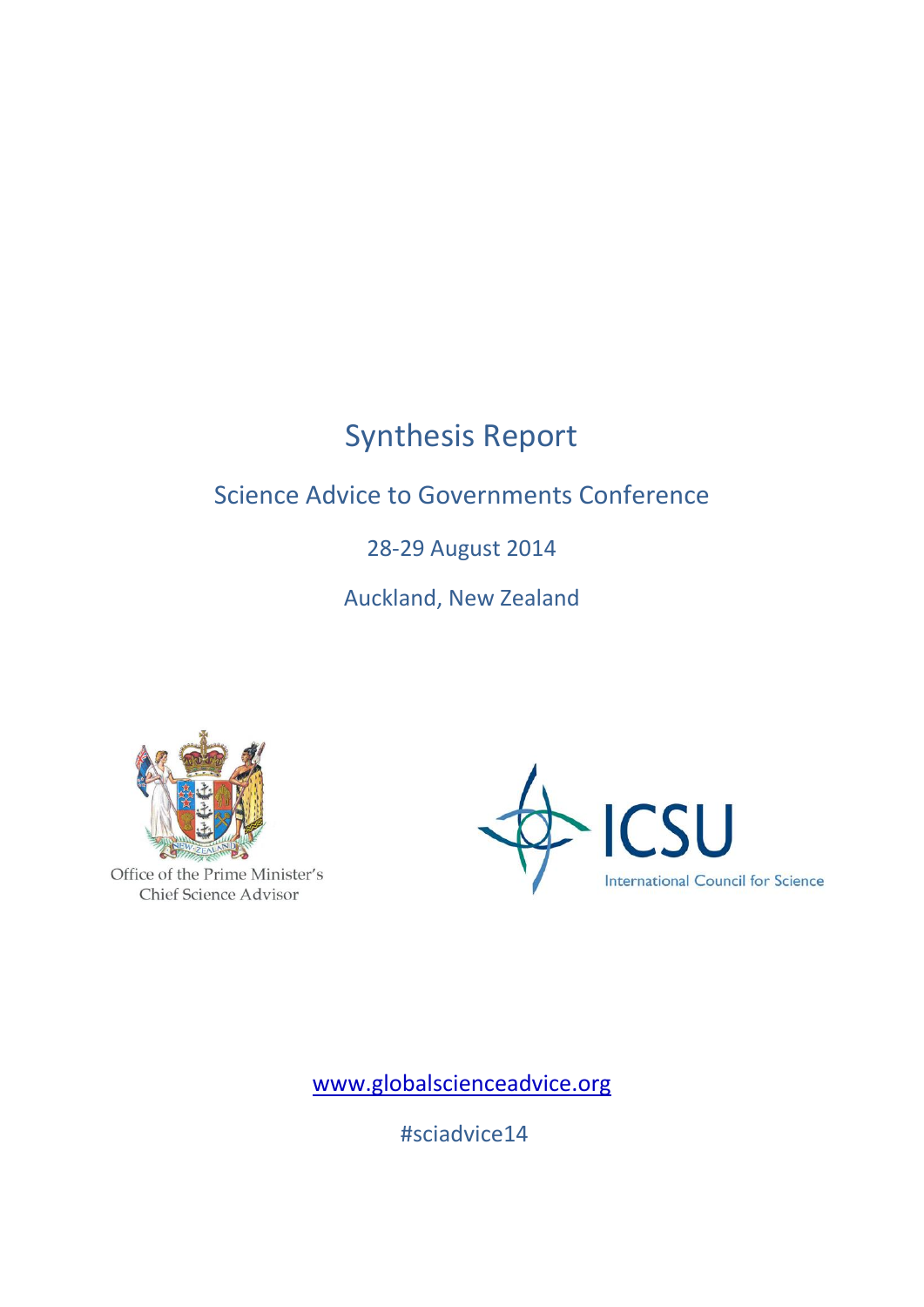## <span id="page-1-0"></span>**Acknowledgements**

This synthesis report was prepared by Kristiann Allen under the guidance of Sir Peter Gluckman, Chief Science Advisor to the Prime Minister of New Zealand. It is based on conference rapporteur summaries and has been reviewed by the President of the International Council for Science (ICSU). Video recordings of the conference can be viewed a[t www.globalscienceadvice.org.](http://www.globalscienceadvice.org/)

The first international conference of practitioners and scholars on Science Advice to Governments would not have been possible without the support and commitment of the Government of New Zealand, the International Council for Science and the Office of the Prime Minister's Chief Science Advisor, NZ. Members of the conference organising committee along with speakers and panellists gave freely of their time and expertise. Denise Young of ICSU, Elizabeth Connor of The Kinship Science Communication and Michelle Kovacevic provided valuable guidance for conference materials and communications.

2014 – Office of the Prime Minister's Science Advisory Committee, New Zealand

PO Box 108-117, Symonds Street

Auckland, New Zealand 1150



Except for the OPMCSA and ICSU logos and where otherwise noted, this report is licensed under a Creative Commons 4.0 International Licence.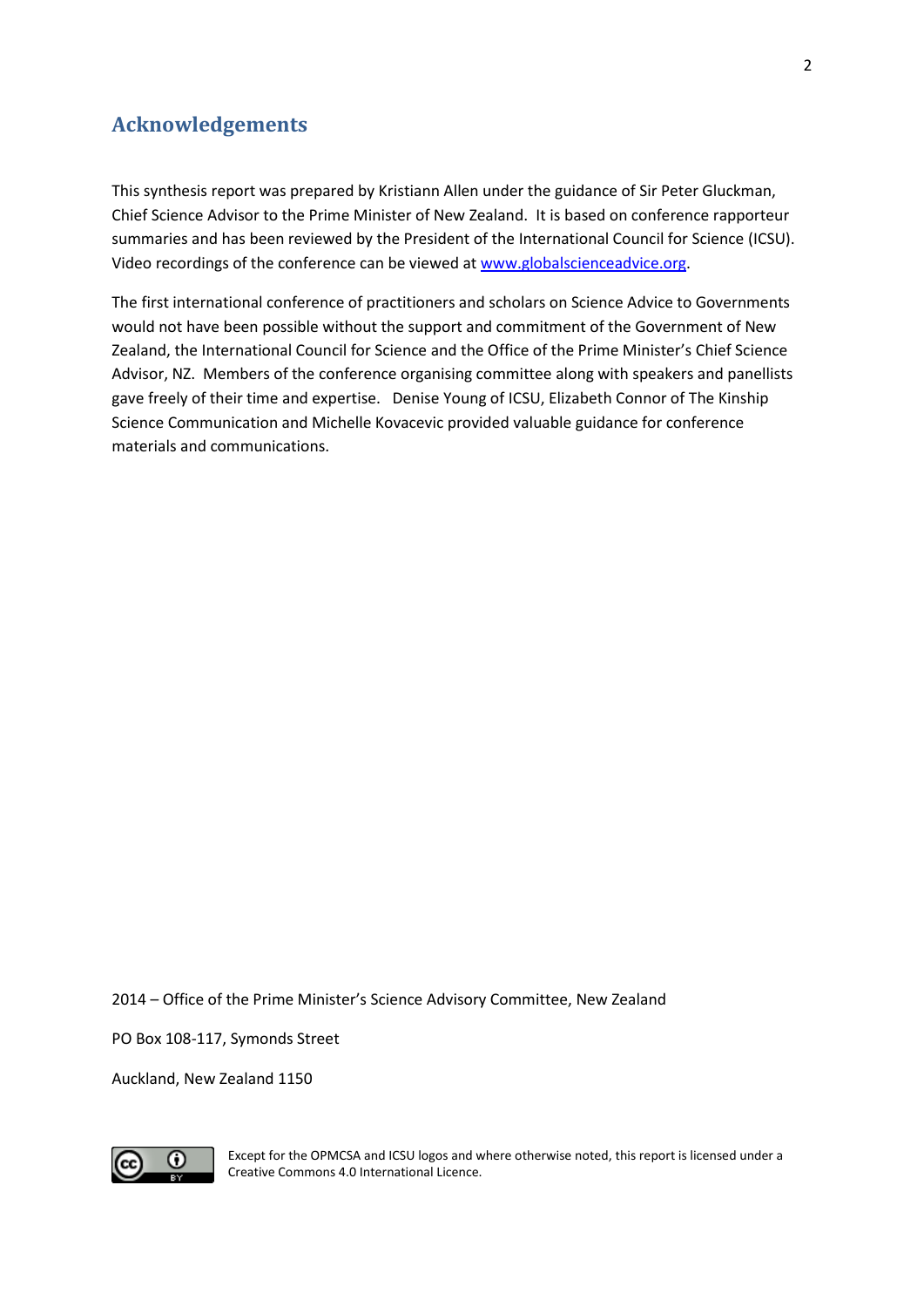## **Contents**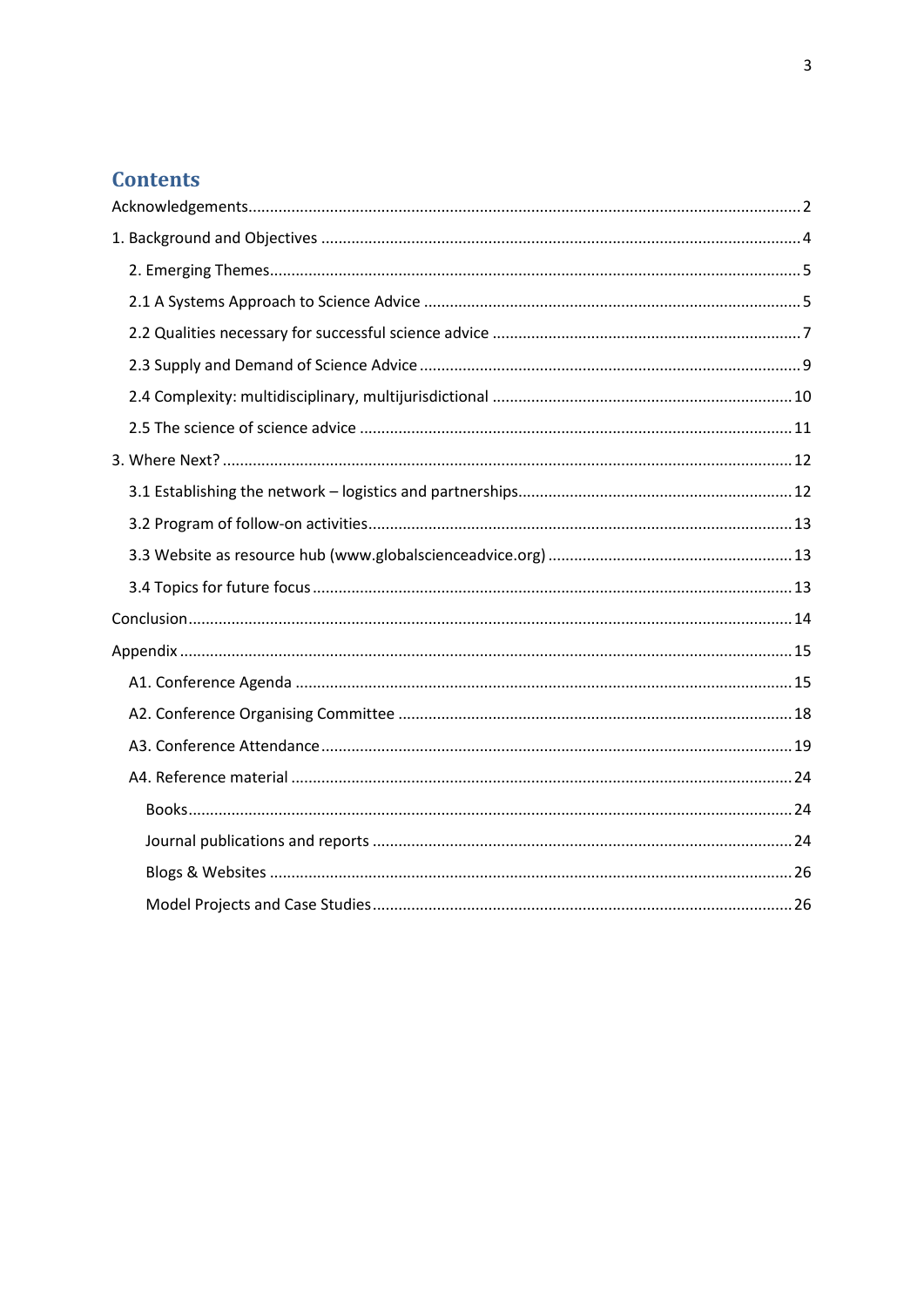### <span id="page-3-0"></span>**1. Background and Objectives**

The first Science Advice to Governments conference took place in Auckland New Zealand on August 28-29, 2014. The meeting was co-hosted by the Office of Sir Peter Gluckman, Chief Science Advisor to the Prime Minister of New Zealand and the International Council for Science (ICSU) and was timed to immediately precede ICSU's General Assembly of national members and scientific unions also held in Auckland. The presence of so many of the world's most distinguished scientists and leaders in their country's respective science systems (as science advisors and/or heads of academies) made this meeting a landmark event.

The Auckland conference was designed as an opportunity for the world's leading practitioners of science advice to meet and discuss the key challenges and good practices of their task, together with scholars having expertise in the field. The practitioners ranged from individual science advisors to the highest levels of governments and government departments, to heads of academies and other advisory committees. Delegates spoke to a variety of science advisory models that were established (or being established) in a number of jurisdictions globally (see conference briefing document<sup>1</sup> prepared by James Wilsdon *et al.* which outlines the most prominent models currently in use).

While the science advisory models considered at the conference each suit particular social, cultural and historical contexts, common across all of them was a primary concern for *science advice for public policy* as distinct from *policy advice for the science system.* Indeed, the former was the objective of the conference, having been clearly distinguished from the latter in both pre-conference briefing material and by the Chair's opening remarks. However, delegates recognised that the boundaries and associated roles of these two domains are necessarily blurred, particularly with many national science systems now being driven by 'grand societal challenges,' and by funding structures being designed to maximise the policy and economic relevance of science.

As the first conference of its kind with the participation of a considerable number of high-level practitioners and scholars, the Auckland meeting was deliberately exploratory in its objectives and approach. The foremost aim of the conference was to create a fairly informal space for **frank discussion about the practice of science advice** and, in particular, how to navigate the inherent tensions of the task – from epistemological issues stemming from the nature and sufficiency of evidence, and communicating scientific uncertainty, to procedural and structural considerations about maintaining independence and taking action in times of crisis.

A second aim of the conference was to **begin to build a peer network of science advice practitioners and scholars** to 1) provide peer support to each other regarding parallel issues arising in respective jurisdictions; 2) through such issues, explore both the conceptual and practical aspects that arise at the science/policy interface 3) provide context to emerging economies in the development of a science advisory system or in accessing science advice externally and 4) exploring the need and potential for concerted efforts in science advice multilaterally to international

 $1$  Wilsdon, J., K. Allen and K. Paulavets, Science Advice to Governments: Diverse systems, common challenges. A briefing paper for the Auckland conference (August, 2014). Available at: http://www.globalscienceadvice.org/wpcontent/uploads/2014/08/Science Advice to Governments Briefing Paper 25-August.pdf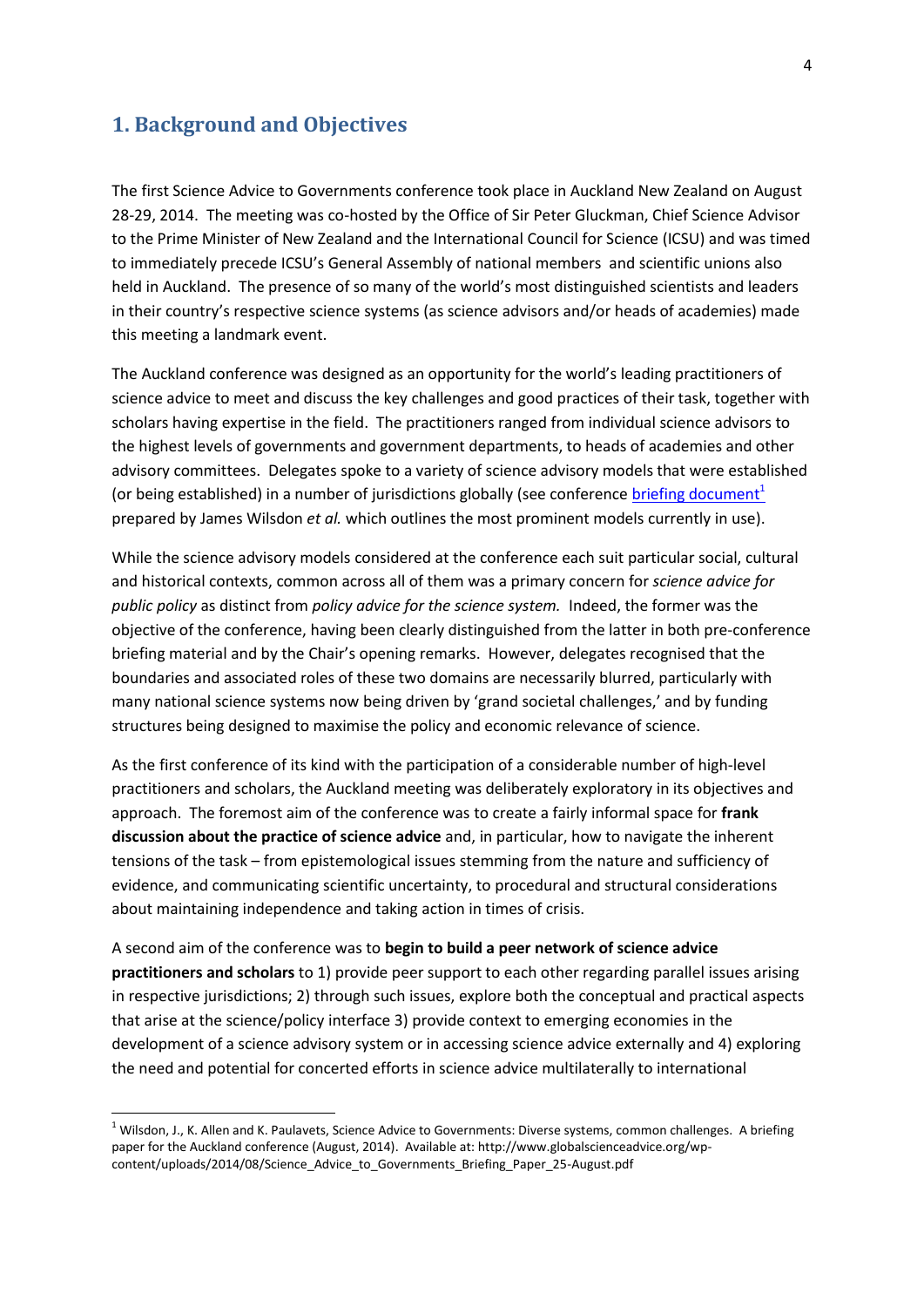organisations, particularly where there is an acute need (such as in a health crisis or natural disaster involving multiple countries) outside of established advisory committees and processes that tend to focus on longer-term issues. By helping to establish a network of both practitioners and scholars, the hope is to seed the development of this emerging field in a practical and reflective way.

A third aim of the conference was to respond to a growing global interest in the role of the scientific voice in policy-making. That is, the conference provided an initial opportunity to **gauge whether it is possible to develop a set of guiding principles for science advice** globally that could resonate with the varied cultural, historical and political contexts of the world's governments today. Less outcome-driven than exploratory, this aim was intended simply to start a conversation about what good science advice looks like and how we might support all economies to safeguard quality evidence for decisions.

#### <span id="page-4-0"></span>**2. Emerging Themes**

The agenda for the conference (see appendix 1) was developed over the course of a year by the conference organising committee, which was established by ICSU (see appendix 2). Sir Peter Gluckman, Chief Science Advisor (CSA) for New Zealand was asked by ICSU to convene this group of high level practitioners of science advice and scholars from around the world to advise on the nature and direction of the conference. As the agenda took shape, the breadth and depth of experience and expertise within this group were tapped to suggest topics, speakers and themes to be developed both within the conference itself and its briefing [document](http://www.globalscienceadvice.org/wp-content/uploads/2014/08/Science_Advice_to_Governments_Briefing_Paper_25-August.pdf).

From the beginning it was agreed that the format of the conference should be as open as possible, with short formal interventions organised in a number of thematic panels, followed by facilitated discussion from the floor. This format was designed to encourage open discussion such that themes could arise naturally and be revisited over the course of the meeting, as necessary and desirable. The result was the crystallising of a number of key themes which will be taken up in the sub-sections that follow.

#### <span id="page-4-1"></span>**2.1 A Systems Approach to Science Advice**

The conference was not intended to analyse and weigh the relative merits of the diverse models of science advice currently in practice in various jurisdictions. Rather, it sought to consider the hallmarks of science advice within a 'systems' perspective regardless of particular model used. This question was revisited throughout the conference through the lens of specific challenges (e.g. science advice in the context of entrenched ideology; science advice in the context of crisis) and as such, became an underlying theme.

Discussion crystalised around an idealised three-pillar system where science advice would be operationalised through formal channels; through informal channels; and through a dedicated mechanism to be triggered in times of crisis. The conference offered opportunities, through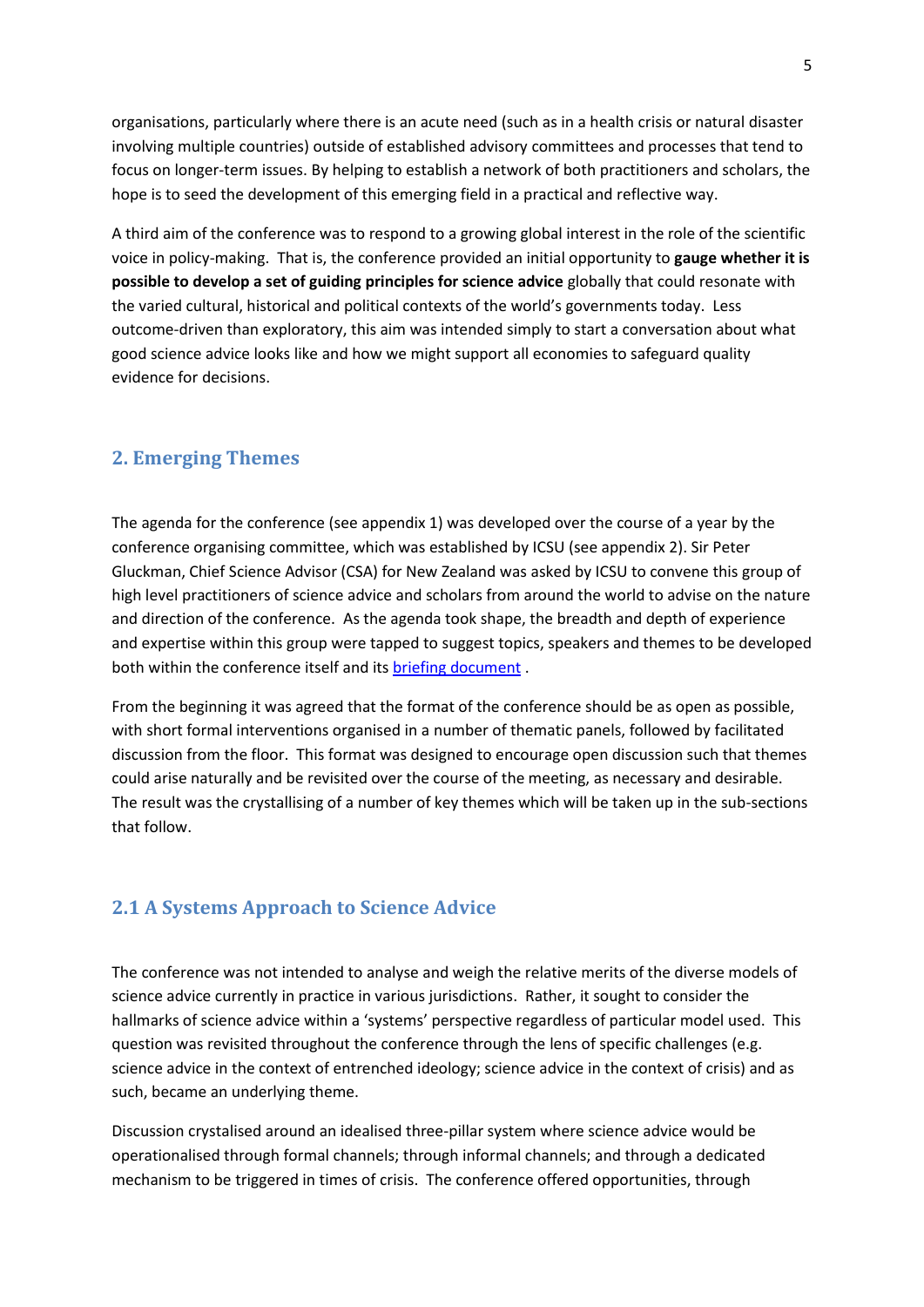illustrative examples from speakers and audience members, to sketch out the characteristics of these pillars, without seeking to point to any single jurisdiction's 'recipe' as the exemplar. These examples demonstrated that, in the real world, science advice is structured through a mix of these pillars, with different jurisdictions placing the emphasis in a variety of ways according to context.

#### Formal channels of science advice to governments

Formal channels of science advice are appropriate for longer-term data gathering, analysis and reflection and thus suited to protracted and complex issues. Process is paramount and there is a high degree of transparency, often with consultative and multi-stakeholder (including public) input if the committee is also tasked with making policy recommendations. Examples of formal channels within an overall science advisory system include:

- o Advisory and expert committees: These may be standing committees attached to ministries with a regulatory function or ad hoc committees set up for a sole purpose on a limited time basis. Their work may be constitutionally mandated or designed to respond to identified needs.
- o National academies: These well-established organisations are foundational to national science systems and thus an integral part of the science advisory model. Academies, by definition, have an academic independence that allows them to devise their own policy-relevant research questions or choose to focus on specific issues as requested by governments. A strong national academy can provide a formal structure for the development of science advice, usually operationalised in the development of in-depth reports that are issued to both government and the public.

#### Informal channels of science advice to governments

Informal channels of science advice are most often found vested in an individual science advisor, whether a CSA or departmental advisors. Although CSAs have multiple formalised roles to undertake with, and on behalf, of the executive, it is often their informal actions that can be the most valuable and influential to decision makers. Backed by the types of formal structures outlined above, these individuals enhance the overall system by:

- o Establishing a visible and accessible single point of contact serving both government seeking scientific expertise and the science community seeking to channel insight and evidence to government;
- o Acting as a networking and convening agent between various stakeholders at the science/policy interface, including working closely with established advisory or expert committees, or convening ad hoc expert panels as the need arises;
- o Actively participating in 'everyday' and 'hallway' discussions with decision-makers on matters of policy that could benefit from scientific input – often initiating these quiet discussions and making it as easy as possible for decision-makers to give due consideration to scientific evidence;
- o Informally prompting, coaching and giving direction to policy leaders within the civil service to ensure that they are able and willing to access scientific analysis of policy issues under consideration;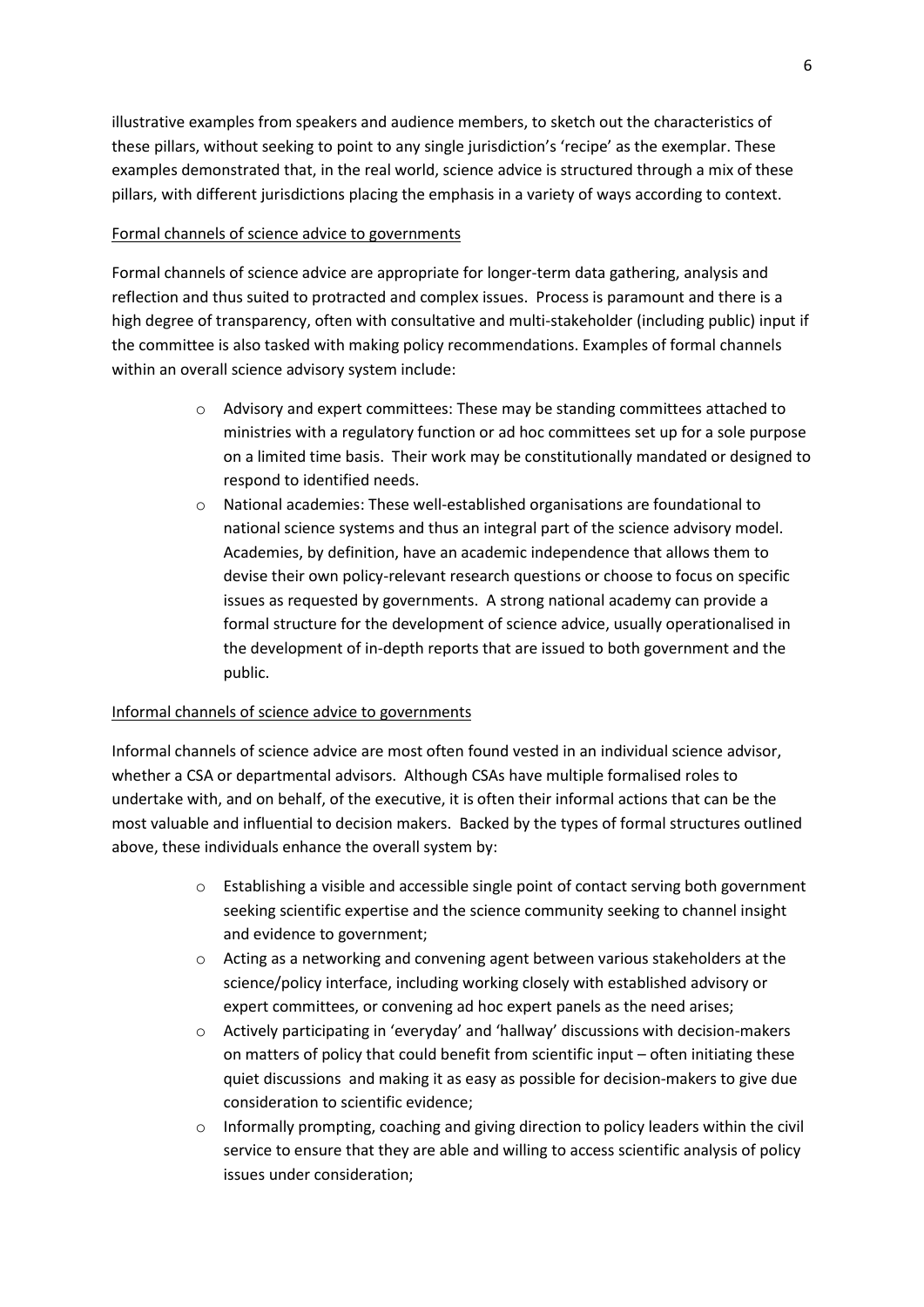- o Proactively interact at every stage of the policy process, unlike formal advisory panels, the terms of which will dictate how and where the deliverable is applied;
- o Provide quick responses (or directional signals) to address acutely arising concerns, which is a reality of the way most science advice is sought by governments and initial policy options explored.

#### Science advisory mechanism for crisis situations

Though not common to all jurisdictions represented at the conference, a mechanism for science advice in situations of public crisis could be viewed as a third pillar in a 'systems approach' to science advice. A specific approach to crisis-relevant science advice merits special consideration within a whole-system based model for at least two reasons. First, the potential impacts of public crises require a more acute level of awareness and preparedness than other policy issues requiring science advice. Second, the urgent response times and rapid appraisals demanded in crisis and emergency situations often force a redefinition of the role of the science advice practitioner from 'advisor' to 'decision-maker'. Given this role shift, the hallmarks of a systems approach to science advice that is crisis-ready might include:

- $\circ$  An identified trusted individual whether CSA, Head of Academy or other who is in a position to quickly convene, synthesise and impart evidential knowledge to government and the public in an authoritative (but not authoritarian) manner;
- o An evidence and intelligence gathering infrastructure that is well established prior to any crisis and that can be triggered by the identified science leadership at short notice. Early and ongoing risk identification and mapping support this infrastructure, including both a risk register and key contact people in the science community that could knowledgeably address each identified risk.

## <span id="page-6-0"></span>**2.2 Qualities necessary for successful science advice**

As the hallmarks of a complete science advisory system emerged through discussion and illustrative examples at the conference, so too did a number of qualities or 'criteria' for successful science advice in general. Some of these had been previewed in an earlier paper published in Nature<sup>2</sup> by Sir Peter Gluckman, as well as in a number of papers and commentaries<sup>3</sup> by both practitioners and critical observers of the field such as Heather Douglas, Chair of Science in Society at the University of Waterloo, James Wilsdon, Professor of Science and Democracy at the University of Sussex and Roger Pielke Jr., Professor in Environmental Science at the University of Colorado.

In addition to those qualities already outlined in pre-conference material and the Nature paper, the conference discussions raised or underlined particular qualities for success such as:

 <sup>2</sup> Gluckman, PD *The art of science advice to government* In Nature, Vol 507, March 13, 2014. Available at <http://www.nature.com/news/policy-the-art-of-science-advice-to-government-1.14838>

<sup>&</sup>lt;sup>3</sup> See collected resource material at<http://www.globalscienceadvice.org/resources/>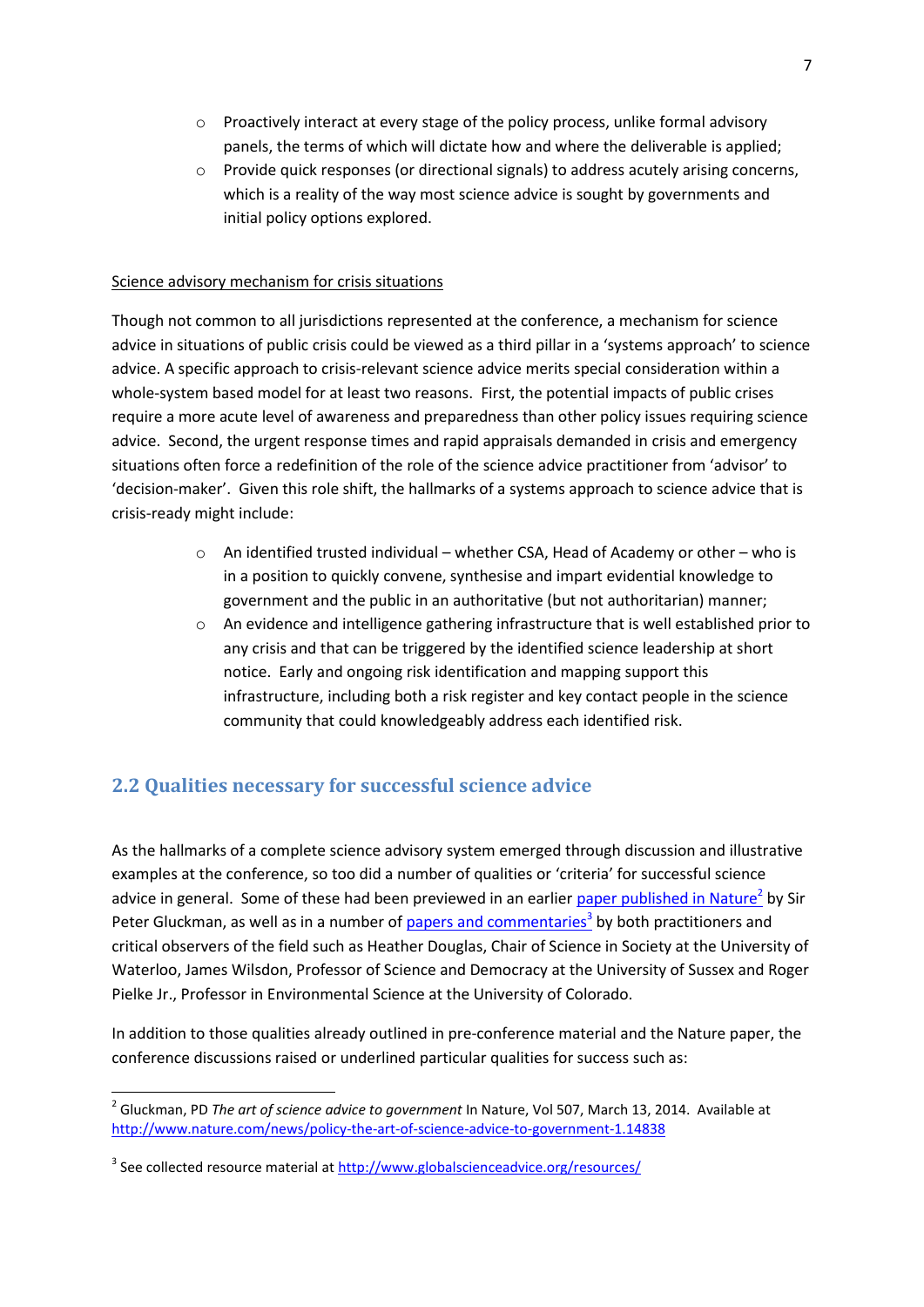- o Balancing the tools of free and frank advice to decision-makers and of public accountability and transparency of processes;
- o having political acumen, without 'being political';
- o Understanding and addressing the limits of science and appropriately framing uncertainties;
- $\circ$  Understanding and making clear the inferential leaps that are necessary between assessing the evidence and choosing a course of action – understanding that the question of sufficiency of evidence is inevitably a value judgement;
- o Understanding that the qualities of great scientists and great science advice practitioners are not the same. Although scientific merit is fundamental, it is perhaps the least of the skillsets required;
- $\circ$  Protecting the integrity of the science system in being able to provide high quality and robust evidence on which to base advice.

As this list of qualities emerged during the conference, so too did some overarching concepts in which they could be structured. This offered the seeds of a growing **set of guiding principles** (to which more may be added) for the practice of science advice to governments, for which there was broad enthusiasm in Auckland, but insufficient time and representation for the necessary discussion to mature. The concepts include:

- $\circ$  Trust: earning it and maintaining it with multiple stakeholders simultaneously. This can be a challenge when the motivations and objectives of stakeholders (government, public, media, and the science community – both academic and industrial) may not align on particularly contentious or complex issues. For instance, some referred to the common misconception that the science community often expects science advisory mechanisms to act primarily advocates for the science system, which is generally not the case and can in fact be counterproductive to the provision of impartial advice.
- o Honest brokerage of knowledge: this is a concept introduced by Roger Pielke Jr. in 2009, and to which conference delegates added considerable nuance. An honest broker of knowledge seeks to elucidate what is known and what is not known about an issue and to explain what the data says about the implications of various possible courses of action, stopping short of advocating for any one of these. The concept was enhanced at the conference in recognising that while the honest broker seeks objectivity, the production of evidence itself is not values-free and that brokerage must include acknowledgement of inherent biases and limitations that result from how we frame questions and seek knowledge in the first place. However, this distinction was further nuanced by the acknowledgement that the values judgements with which science is undertaken are themselves distinct from the broader societal values which influence policy. Thus, the honest brokerage of science advice must remain apart from the broader societal debates, except in so far as to offer the evidence-based implications of each of the policy options that they present.
- $\circ$  Autonomy: Whether it is offered through formal or informal means, science advice must be developed and delivered independently from any political influence.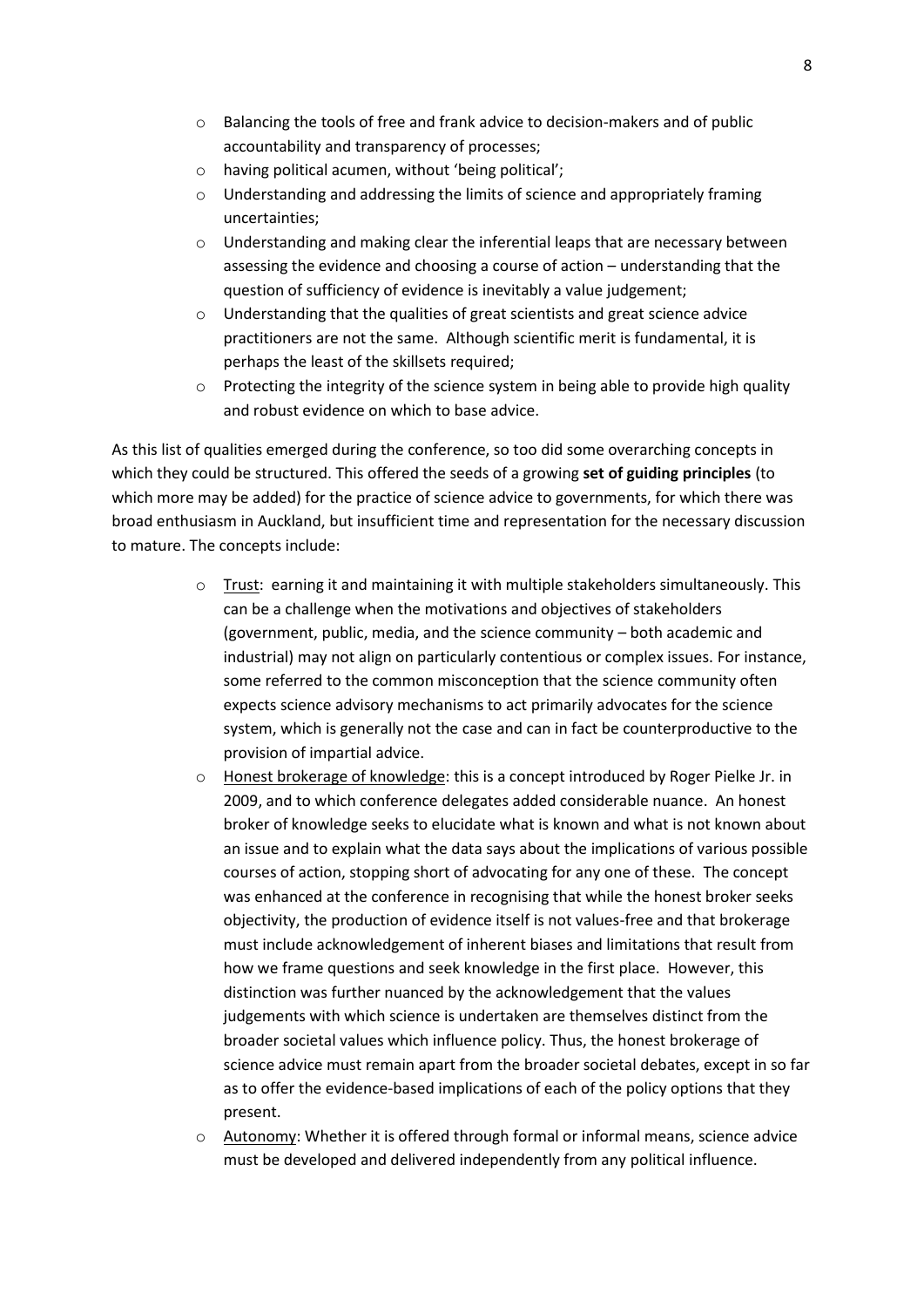- o Scientific privilege: Among the multiple justifiable inputs into policy formation, science must hold a privileged status by virtue of the rigorous and representative nature of the information it offers (contrasting with anecdote, opinion and ideology, all of which may legitimately motivate decision-makers). The scientific privilege may only be maintained if the integrity of scientific methods and the scientific enterprise itself are sound.
- $\circ$  Humility: The privilege of science must be balanced with an acknowledgement of its limits and the inferential gap that generally exists between what is known and the conclusions that are ultimately reached. This requires a certain amount of humility from the science community to recognise that its data will not necessarily be able to provide all the answers, and when the data are applied, they must be contextualised to the situation. The contributions of conference panellist Heather Douglas on the inferential leaps we make when moving from 'data' to 'evidence' to 'advice' was particularly useful here.

## <span id="page-8-0"></span>**2.3 Supply and Demand of Science Advice**

It was clear from the outset that the Auckland conference was an important moment that has already helped to galvanise a global conversation that had been building in various sectors including the OECD, the European Commission, the AAAS and others. But what was also clear early on was the recognition that the majority of delegates represented only one side of the equation – the 'supply side' of science advice as vested in the science community. This demographic is understandable given that the conference was built around the ICSU General Assembly and designed to capitalise on the unprecedented physical presence of so many heads of national academies and equivalent level representatives of the science community.

The 'demand side' of science advice within the policy community was less well represented at this inaugural conference. Arguably, a number of the organisations in attendance, such as the European Union's Joint Research Centre or the UK's Parliamentary Office of Science and Technology sit comfortably within the policy-making arena, however more input from otherwise isolated 'policy shops' will be important in future discussions.

For instance, while we are beginning to build an awareness of the optimal evidential basis for sound advice and the methods to impart this, far less is understood about what triggers requests for advice or even if the need for advice is well understood and commonly shared by policy makers.

Many academic and administrative surveys of the public service engagement with evidence exist<sup>4</sup>and can point to a number of broad challenges and directions for improving the demand for

 <sup>4</sup> See for instance:

Doubleday, R. and J. Wilsdon, eds. *Future directions for scientific advice in Whitehall,* April 2013. Available at: http://www.csap.cam.ac.uk/events/future-directions-scientific-advice-whitehall/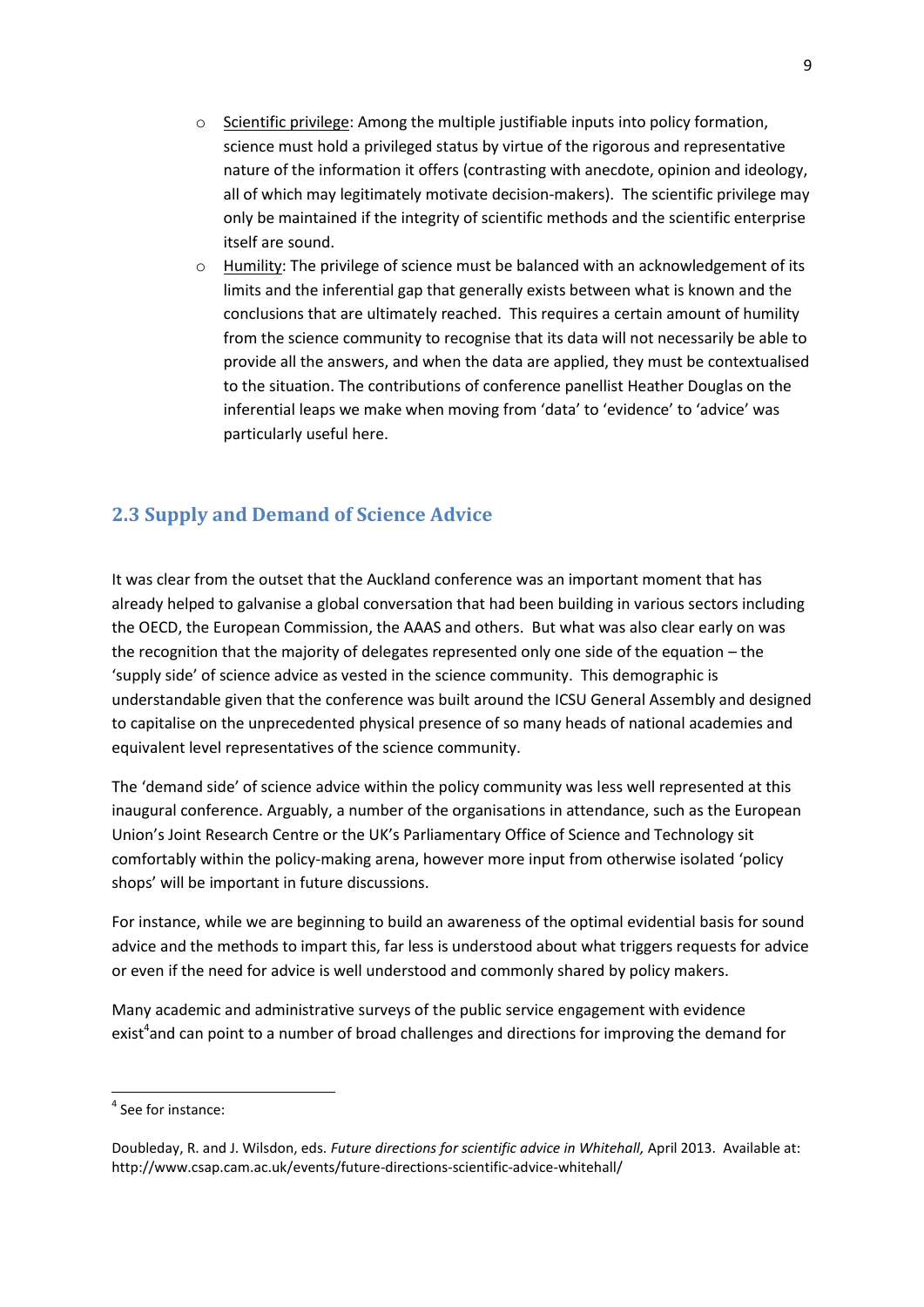evidence in policy-making. However, it will be important for future work (and discussion) in this area to *simultaneously* consider the needs, motivations and operational limitations of both the supply and the demand sides of science advice. A true dialogue is imperative.

## <span id="page-9-0"></span>**2.4 Complexity: multidisciplinary, multijurisdictional**

The production, provision and ultimate application of science advice are a complex business, the challenges of which are compounded by context – political, cultural, jurisdictional, etc. – and the urgency of the situation for which advice is needed.

A recurring theme of discussion at the conference was the need for multidisciplinary and, increasingly, multijurisdictional responses to the types of questions for which governments today would need (and ideally seek) science based advice.

Science advice practitioners need to be conversant across disciplines, which is aided by a deep experiential knowledge of the 'international language' of quality science: sound and replicable methodologies; transparent datasets; peer reviewed work and publication of results. But their skillset need not be one of deep specific domain knowledge but rather to translate between the cultures of science and policy making. Science advisors must be able to reach out to the science community to source content expertise.

However, the social sciences stand out as a special challenge, both because they have a particular role to play in science advice, but also because the multiple methods of the social sciences are not always well understood. Qualitative research in particular presented a conundrum. Done well, it can provide invaluable insights into context, motivations, challenges and opportunities for policy (or advice) uptake, and can shine a light on unexamined or unintended biases that influence actions and decisions. Done poorly, it can be easily used by advocates of particular positions to undermine other evidence through the perpetuation of anecdote or entrenched patterns of thinking.

Yet, the overwhelming theme of conference discussions was of the indispensable nature of applying the social sciences to the issues we face because, ultimately, they are social issues. Climate change science, for instance, has been pioneering ways to incorporate effects of potential human activity (mitigation or otherwise) into its scenarios for scientific modelling.

Fischer, A., et al. *Expert Involvement in policy development: A systematic review of current practice.* In Science and Public Policy 41 (2014) pp. 332–343

1

Gluckman, PD *The role of evidence in policy formation and implementation: A Report by the Prime Minster's Chief Science Advisor,* September 2013. Available at[: http://www.pmcsa.org.nz/wp-content/uploads/The-role](http://www.pmcsa.org.nz/wp-content/uploads/The-role-of-evidence-in-policy-formation-and-implementation-report.pdf)[of-evidence-in-policy-formation-and-implementation-report.pdf](http://www.pmcsa.org.nz/wp-content/uploads/The-role-of-evidence-in-policy-formation-and-implementation-report.pdf)

Lalor, B. et al. *Managing the environmental science–policy nexus in government: Perspectives from public servants in Canada and Australia.* In Science and Public Policy 40 (2014)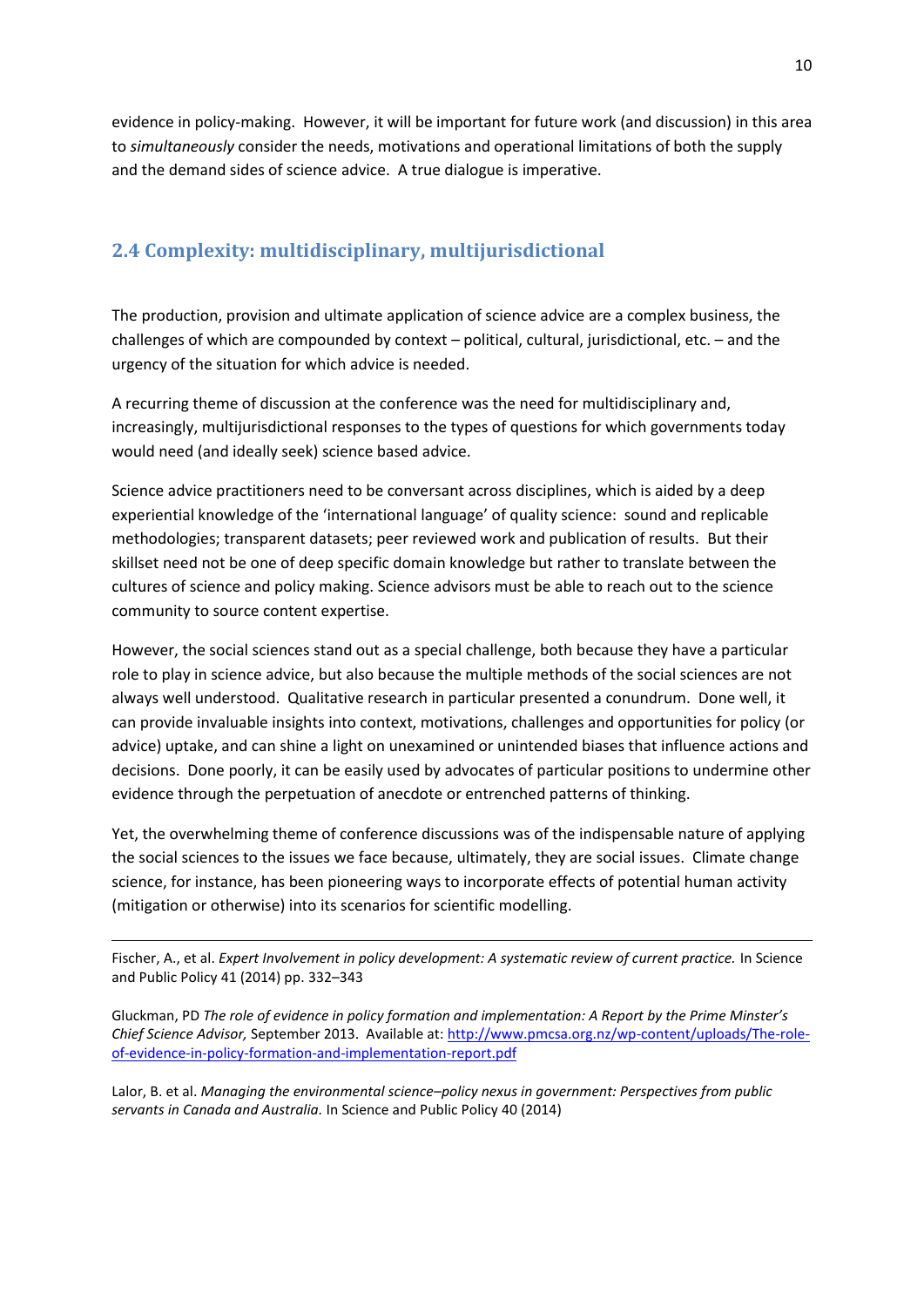The extent to which the term 'science advice' illustrates the multidisciplinary nature of the project became a subject of debate at the conference, with unanimous recognition that it can be limiting. The German word *'wissenschaft'* was suggested as an alternative for 'science'. It means the rigorous and methodical study of a subject and does not make assumptions about natural, physical or social sciences. It was agreed that science advice must ultimately come from a wissenschaft approach.

A second issue of complexity relates to the increasingly multijurisdictional nature of today's most pressing policy issues. Climate change, water access and quality, air quality, public health, food security and production, for instance, all cross geo-political boarders. Scientists and science advisors must communicate across these boarders and be more aware of the other jurisdictions' approaches to knowledge production and use.

At the same time, multiple jurisdictions must collaborate in providing advice to multilateral international organisations. Processes like the IPCC have set an excellent standard for this type of collaboration, but require time and infrastructure to produce advice. Much more complex are the multijurisdictional questions that are time-sensitive such as in responding to global crises. Can current processes (through UN convening bodies for instance) be made more efficient and sensitive to individual domestic contexts with greater input and networking of existing science advisory mechanism? Conference delegates called for this to be explored in more depth.

#### <span id="page-10-0"></span>**2.5 The science of science advice**

As a spark to ignite a more explicit global conversation about the state and practice of science advice to governments, the Auckland conference likely raised more questions than it could answer. Delegates agreed on the need for a rigorous and ongoing examination of the practice that would hold it up to the same standards of evidential and scientific analysis that it seeks to encourage in the policy world.

The idea of a science of science advice is not new. Yet, much of the historical antecedents for studying the science/policy nexus have been focused on policy levers designed to shape national science and R&D systems. Understanding the mechanisms that ensure the use of research-based evidence in policy is a different line of enquiry altogether.

Conference delegates had a variety of backgrounds and experience with this line of enquiry. Many were aware of the pioneering work of Sheila Jasanoff and other Science, Technology and Society scholars in this domain, with some deeply steeped in it. Some delegates brought backgrounds from disciplines such as health care research and community-based environmental planning that have been at the leading edge of engaged scholarship for many years. This was an important reminder of the lessons learned in certain areas of study about engaging knowledge end-users (in this, case policy makers) from the earliest stages in policy-relevant research. It was noted that science advice practitioners do well to read widely and across disciplines in order to cross-pollinate ideas about how to achieve successful knowledge translation to policy and practice.

In addition, the presence of notable STS scholars at the Auckland conference ensured that the discussions balanced practical concerns with a constant measure of self-reflexive analysis that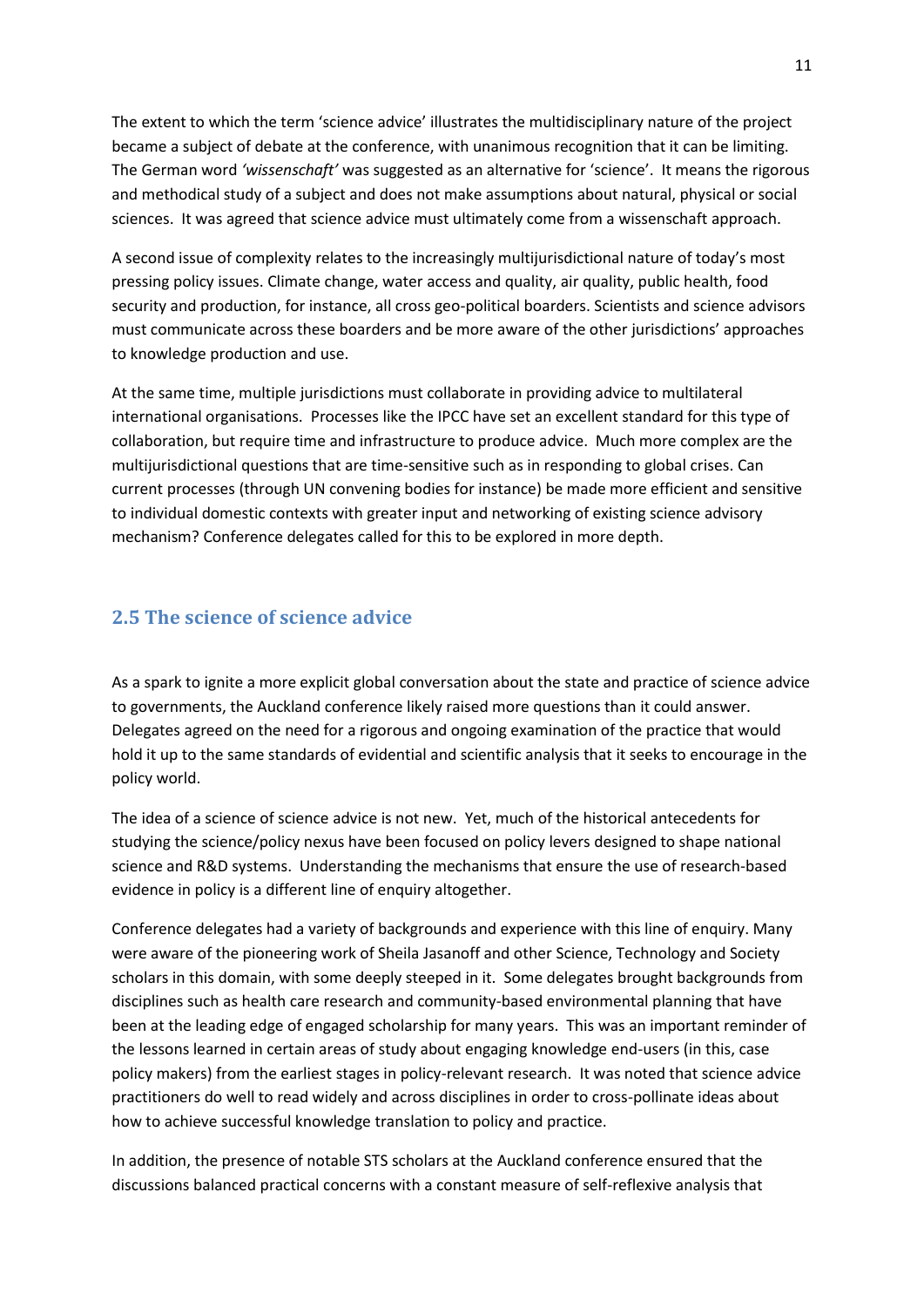helped bring to the surface any underlying biases or unexamined assumptions in the practice. It was agreed that one of the most innovative qualities of the Auckland conference was to directly involve social scientists including philosophers and critical studies experts in the debates that occupy practitioners of science advice. That this cross-pollination of ideas should continue and that new areas of analysis should –as a matter of course – involve a cross-disciplinary and reflexive approach, was widely endorsed at the meeting.

### <span id="page-11-0"></span>**3. Where Next?**

It is clear that Auckland was a landmark event in convening, for the first time, such an assemblage of high-level practitioners, academics and critical analysts of the field. The associated publications and invited blogs that were timed to coincide with the conference, appearing on the conferenc[e website](http://www.globalscienceadvice.org/news/) (www.globalscienceadvice.org), at the [Guardian news site's blog on science and policy](http://www.theguardian.com/science/science-policy)<sup>5</sup> and in the pages of Nature<sup>6</sup>, are evidence of the coordinated effort to ensure a broad event that could start to connect disparate initiatives on science advice to governments. The ultimate goal of the conference was to begin shaping a hub that could keep track of such initiatives and to connect them, where possible and desirable, without seeking to own or house them.

With this in mind, it has been important to consider the post-conference next steps with a view to maintaining momentum without compromising the informal and flexible nature of the emerging network that has begun to take shape. A number of activities and potential points of focus were discussed at the end of the conference for the immediate term (6-12 months). These are outlined in turn in the sub-sections that follow.

### <span id="page-11-1"></span>**3.1 Establishing the network – logistics and partnerships**

The Auckland conference ended with a consensus call to 'continue the discussion' by building a semi-formal and broadly based Network of Science Advice Practitioners and Scholars that could continue to learn from each other. The aim is not to create an unnecessary new global entity, but rather to provide a virtual hub and an 'umbrella' or 'brand' with which subsequent events and initiatives could be associated, whether through shared contacts, expertise, resources, or other means. A biennial meeting under the Network brand would provide an opportunity for in-depth discussion on key topics of concern such as advising on risk, resilience and preparedness and issues of social license for new technologies, for instance.

To establish this Network (albeit only semi-formally), it was agreed that the original conference organising committee be reformulated as a Network Development Group. It will also be expanded upon to ensure that it is more representative of the regional, cultural, political, structural and gender diversity of the growing community of practice and scholarship. The Development Group will be

 $5$  http://www.theguardian.com/science/science-policy<br> $6$  http://www.nature.com/news/science-advice-1.15760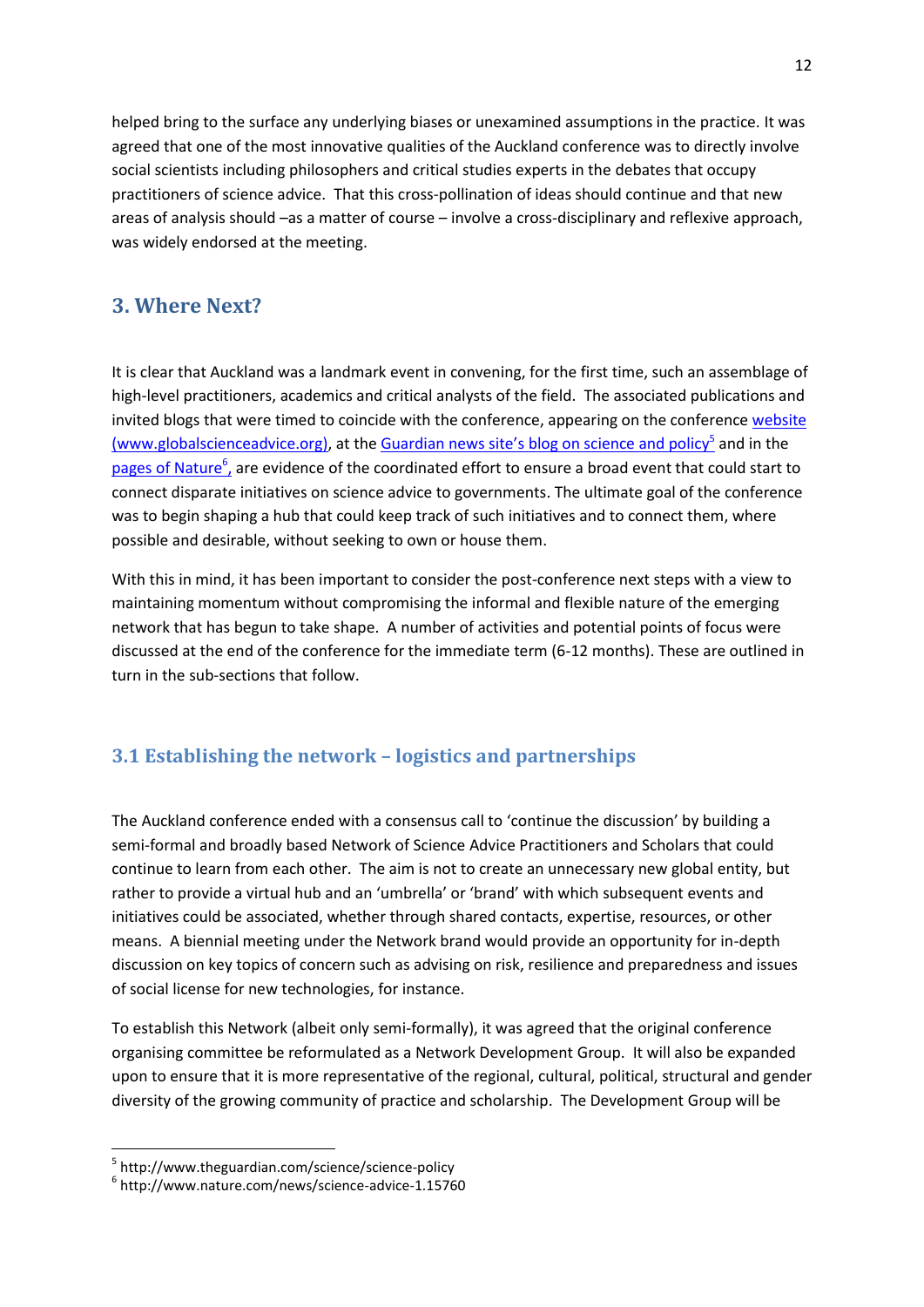tasked with exploring the potential for developing a semi-formal structure for the Network (i.e. resource requirements, partnership potential, suite of activities).

#### <span id="page-12-0"></span>**3.2 Program of follow-on activities**

It is not expected that such a Network would develop in-house resources or capacity to convene a formal suite of activities, beyond a biennial meeting, for which global partners and sponsorship will be necessary. However, the existence of such a Network will undoubtedly give rise to multiple possible events that could be hosted by various organisations with Network expertise, contacts and branding.

In the near-term, a set of at least two 'capacity-building' workshops are under discussion for 2015 – one in Quebec and aimed at Francophone countries, and another in Southern Africa to support capacity development regionally. As plans develop, with the expanded Network Development Group and prospective local hosts, information will be made available on the updated conference website.

#### <span id="page-12-1"></span>**3.3 Website as resource hub [\(www.globalscienceadvice.org\)](http://www.globalscienceadvice.org/)**

In the immediate term, the conference website will be redeveloped as a resource for the Network and beyond. As convener and chair of the inaugural conference, Sir Peter Gluckman has committed his Office to reformulating and re-launching the website that was built for the conference, with a view to maintaining it as a hub of knowledge and discussion on science advice to governments. Already, as a result of the conference, the website is a valuable repository of: guest blogs from conference panellists and delegates; video clips covering the conference discussions in their entirety including interaction from the floor; briefing documents, presentations and research papers submitted by panellists and delegates; and an historical synthesis of Twitter discussion for the record).

Reformulating and rebranding the website will allow it to serve as an ongoing link among practitioners and scholars of science advice, both with announcements and events, but also as a place to post blogs and generate ideas. Crosslinks between the blog space and the Twitter account (@GlobalSciAdvice) will support deepening discussions and sharing information. In addition, as follow-on activities are developed, the website can be expanded to support these.

#### <span id="page-12-2"></span>**3.4 Topics for future focus**

In addition to the possible future operational directions, conference delegates also called for special attention to be paid to a number of key focus topics for deeper discussion. For instance, there was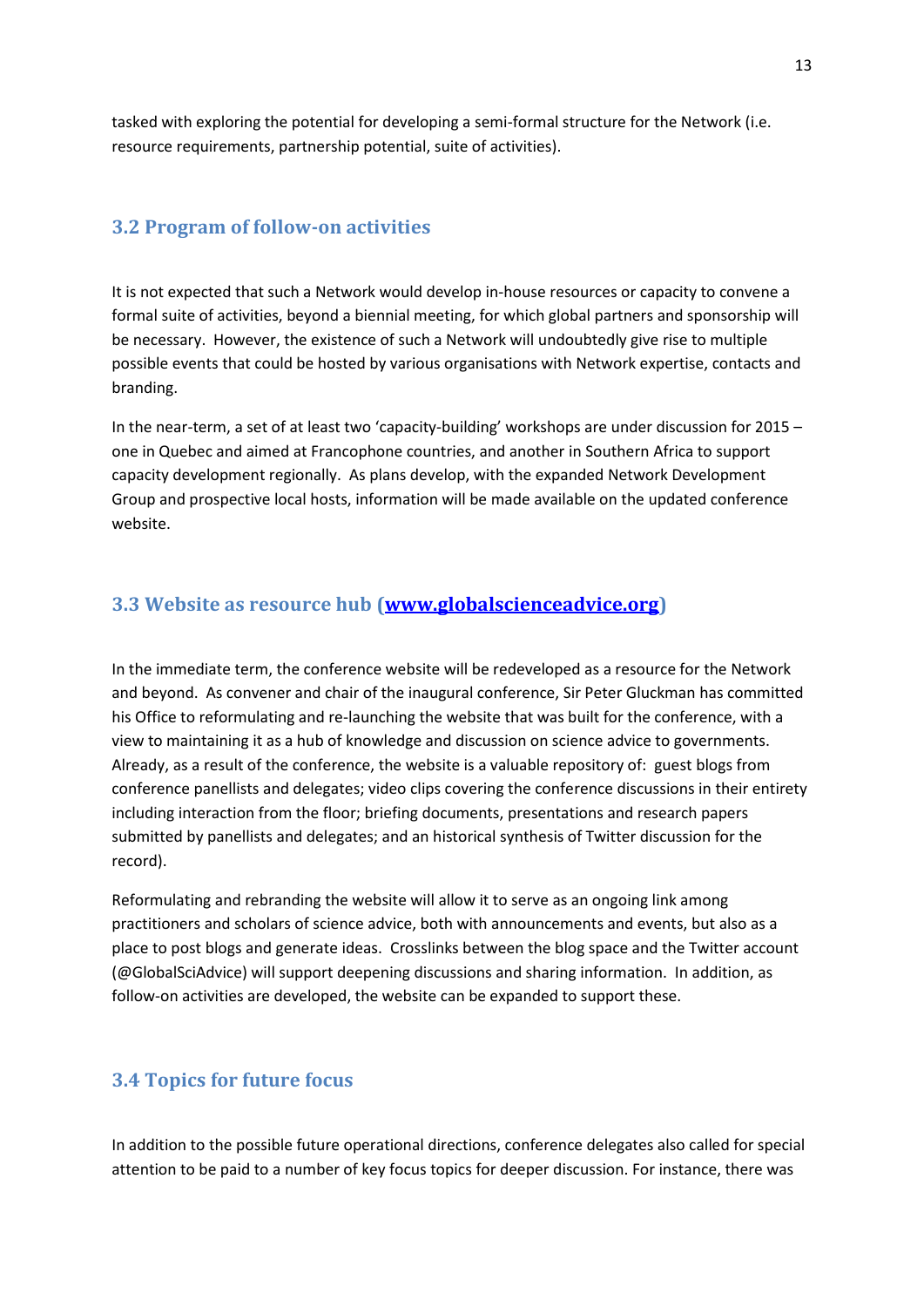resounding agreement that a future meeting or workshop under the auspices of the emerging Network should focus on structures and capacity for science advice in the world's developing economies. In this, the issue was not only how to establish and support science advice structures domestically, but also how science advice from outside economies could appropriately and effectively be brought to bear on the domestic and transnational issues of the developing world.

Similarly, delegates agreed that deeper discussion is needed on how best to provide science advice, not just to partner economies but also to multi-lateral/international organisations. This type of advice differs from that developed through international processes such as IPCC in that the focus would be on mechanisms for rapid collaboration and consensus on more acute matters. Many also suggested that some focus on the specific roles and responsibilities of Academies and the science community in the advisory architecture was also worth exploring more systematically.

Finally, though it would have been impossible to achieve at Auckland, there was growing momentum to establish a set of Principles for Science Advice as an instrument to galvanise a global commitment to evidence-informed public policy. This is an exercise that would require broad-based consultation and engagement with many not present in Auckland, but the conference seeded an important idea.

Through what mechanisms these topics may be addressed – whether as a satellite workshop to a larger meeting, a dedicated event, or some commissioned analysis – remains to be determined by the Development Group and the Network.

## <span id="page-13-0"></span>**Conclusion**

The Auckland conference was born from the dual observation that while more governments are recognising the need for and establishing science advice mechanisms, there is little by way of shared lessons about how best to do this. The conference responded to the need for a platform of discussion and sharing that could draw simultaneously from practical experience and scholarly analysis of the field. As an open and accessible event, it also encouraged a range and frankness of input into processes that have traditionally been limited to a 'members only' realm of government advisors, and highlighted the commitment to building a network that is inclusive regionally and professionally. As such, Auckland was evidence not only of the rapidly changing relationship between science and society, but also the changing relationship between the public and their elected officials, as mediated by science.

To quote conference chair, Sir Peter Gluckman, who was himself creatively (mis)quoting Australia's Chief Science Advisor Ian Chubb: "Science advice is indeed a contact sport – but played with a straight bat."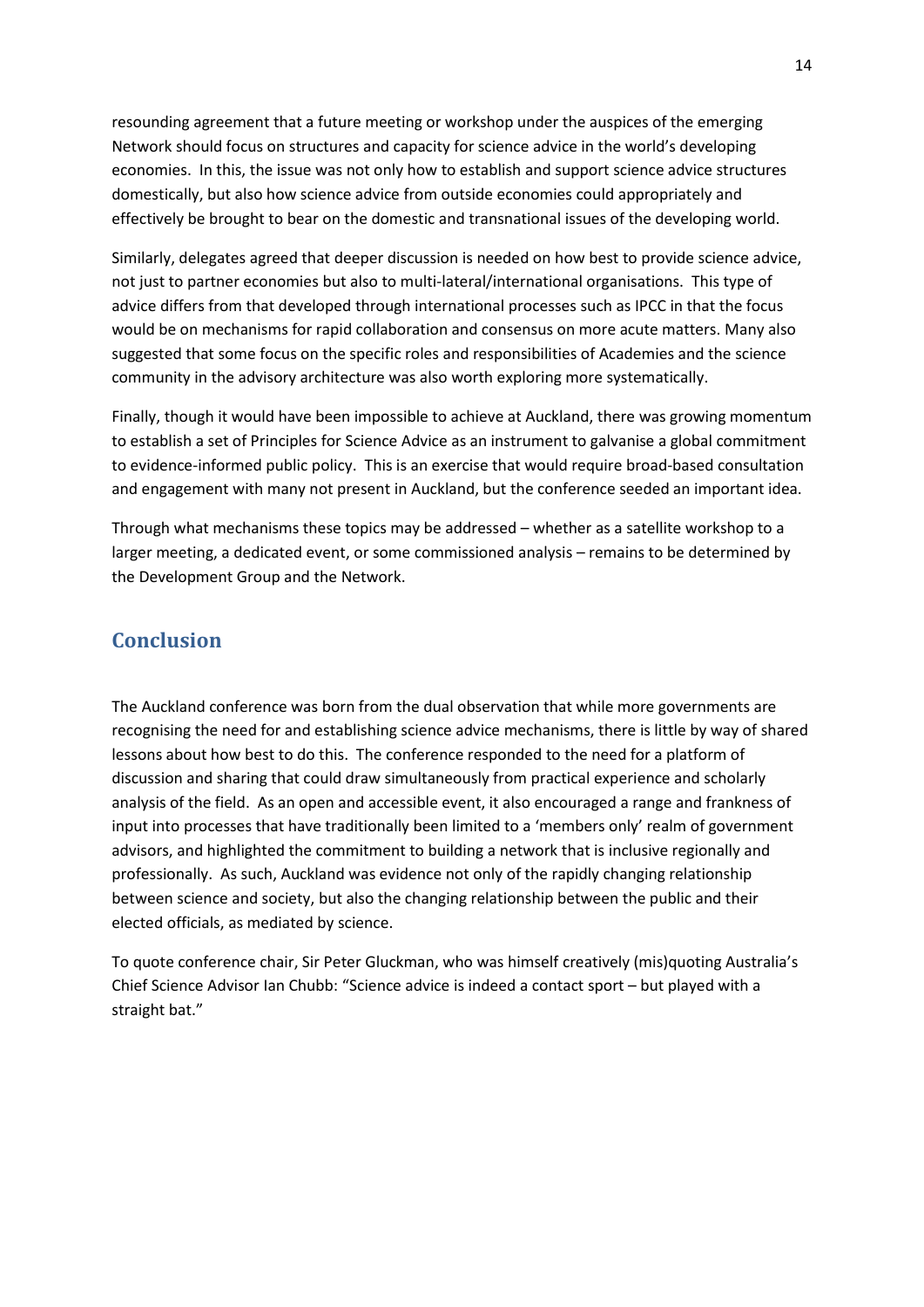## <span id="page-14-0"></span>**Appendix**

## <span id="page-14-1"></span>**A1. Conference Agenda**

| DAY <sub>1</sub> |                                                     |                    |       |                                                                                                              |             |  |
|------------------|-----------------------------------------------------|--------------------|-------|--------------------------------------------------------------------------------------------------------------|-------------|--|
| 9:15             | Welcoming<br>remarks                                | Steven Wilson      |       | Executive Director, International Council for Science                                                        | ICSU / UK   |  |
| 9:30             | Opening<br>address                                  | Sir Peter Gluckman |       | Prime Minister's Chief Science Advisor                                                                       | <b>NZ</b>   |  |
|                  | Panel 1 - The process and systems of science advice |                    |       |                                                                                                              |             |  |
| 10:00<br>11:45   | Sir Peter Gluckman<br>(CHAIR)                       |                    |       | Prime Minister's Chief Science Advisor                                                                       | NZ          |  |
|                  | Jörg Hacker                                         |                    |       | President, German Academy of Sciences, Leopoldina and<br>appointed to UN Science Advisory Board              | Germany     |  |
|                  | Shaukat Abdulrazak                                  |                    |       | CEO, National Commission for Science and Technology of Kenya                                                 | Kenya       |  |
|                  | Raja Chidambaram                                    |                    |       | Principal Scientific Advisor, Government of India                                                            |             |  |
|                  | Kari Raivio                                         |                    |       | Chancellor Emeritus, University of Helsinki                                                                  | Finland     |  |
|                  | Nils Stenseth                                       |                    |       | President, Norwegian Academy of Science and Letters<br>President, International Union of Biological Sciences | Norway      |  |
|                  | David Mair                                          |                    |       | Head of Unit, Science Advice to Policy at the Joint Research<br>Centre of the European Commission            | EC          |  |
|                  | William Colglazier                                  |                    | State | Former Science and Technology Adviser to the U.S. Secretary of                                               | <b>USA</b>  |  |
| 11:45            | LUNCH (including Science Media Centre)              |                    |       |                                                                                                              |             |  |
| 12:45            | Afternoon<br>keynote                                | Anne<br>Glover     |       | Chief Science Advisor to the President, European Commission                                                  | EC / UK     |  |
|                  | Panel 2 - Science Advice in situations of crisis    |                    |       |                                                                                                              |             |  |
| 13:30            | Anne Glover (CHAIR)                                 |                    |       | CSA to the President, European Commission                                                                    | EC/UK       |  |
| 15:00            | Yuko Harayama                                       |                    |       | Executive Member, Council for Science & Technology Policy,<br>Cabinet Office and Rep to Carnegie Group       | Japan       |  |
|                  | Andreas Hensel                                      |                    |       | Director, Federal Institute for Risk Assessment                                                              | Germany     |  |
|                  | Lourdes Cruz                                        |                    |       | President, National Research Council of Philippines                                                          | Philippines |  |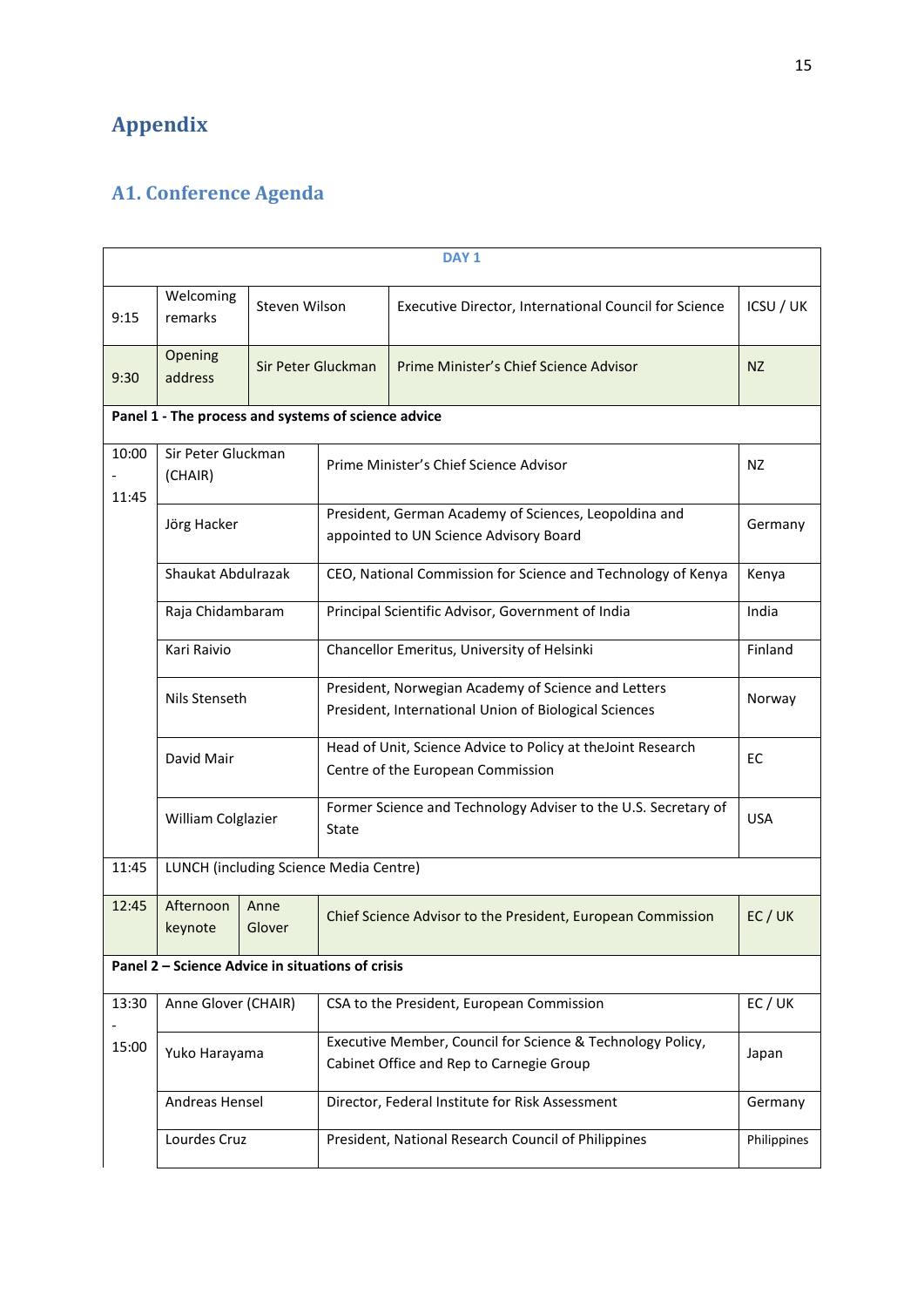|                  | Mary O'Kane         |                     | Chief Scientist, NSW Australia                                                                                                                 | Aus(NSW)                |
|------------------|---------------------|---------------------|------------------------------------------------------------------------------------------------------------------------------------------------|-------------------------|
| 15:00            | <b>BREAK</b>        |                     |                                                                                                                                                |                         |
|                  |                     |                     | Panel 3 - Science Advice in the context of opposing political/ideological positions                                                            |                         |
| 15:15            | lan Boyd (CHAIR)    |                     | Chief Scientist, Dept for Environment, Food and Rural Affairs                                                                                  | UK                      |
| 16:45            | Hubert Deluyker     |                     | Scientific Advisor to the Executive Director, European Food<br>Safety Authority (EFSA)                                                         | EC                      |
|                  | Roger Pielke, Jr.   |                     | Director, Center for Science and Technology Policy Research<br>University of Colorado                                                          | <b>USA</b>              |
|                  | Gordon McBean       |                     | Professor, University of Western Ontario- Centre for<br>Environment and Sustainability and President-elect, ICSU                               | Canada /<br><b>ICSU</b> |
|                  | Chris Tyler         |                     | Director, Parliamentary Office of Science and Technology                                                                                       | UK                      |
|                  | Chubb, Ian          |                     | Chief Science Advisor to the Prime Minister                                                                                                    | Australia               |
| 16:45<br>17:30   | Closing<br>Plenary  | Sir Mark<br>Walport | Government Chief Scientific Advisor                                                                                                            | <b>UK</b>               |
|                  |                     |                     | <b>Science Advice to Governments</b>                                                                                                           |                         |
| 9:10             | Opening<br>address  | Zakri<br>Hamid      | Chief Science Advisor to the Prime Minister and Founding Chair,<br>Intergovernmental Platform on Biodiversity and Ecosystem<br><b>Services</b> | Malaysia<br>/ IPBES     |
|                  |                     |                     | Panel 4 - Developing an approach to international science advice                                                                               |                         |
| $9:40-$<br>11:00 | Zakri Hamid (CHAIR) |                     | CSA to Prime Minister and Founding Chair IPBES and appointed<br>member of the UN's Science Advisory Panel                                      | Malaysia<br>/ IPBES     |
|                  | Carlos Nobre (TBC)  |                     | National Secretary, for R&D Policies and appointed member of<br>the UN's Science Advisory Panel                                                | Brazil                  |
|                  | Steven Wilson       |                     | Executive Director, ICSU                                                                                                                       | ICSU / UK               |
|                  | Romain Murenzi      |                     | Executive Director, The World Academy of Science                                                                                               | TWAS /<br>Rwanda        |
|                  | John Boright        |                     | Executive Director of International Affairs, US National<br>Academies                                                                          | US                      |
|                  | Jaqueline McGlade   |                     | Chief Scientist, United Nations Environment Program                                                                                            | <b>UNEP</b>             |
|                  | Pavel Kabat         |                     | Director and CEO of International Institute for Applied Systems<br>Analysis                                                                    | <b>IIASA</b>            |
| 11:00            | <b>BREAK</b>        |                     |                                                                                                                                                |                         |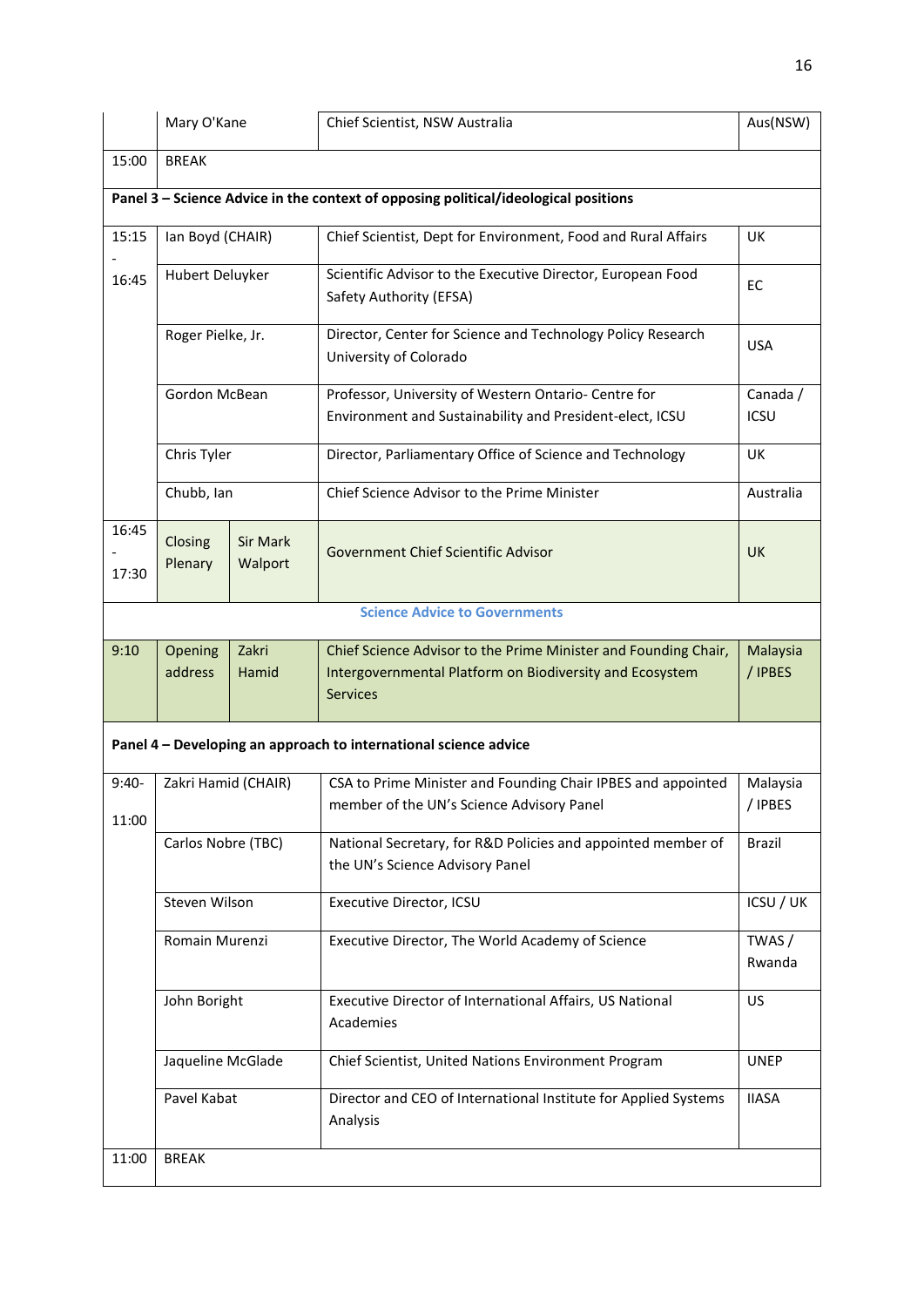| 11:15 | Speaker                                    | Phil      | Editor-in-chief, Nature                                                 |           |
|-------|--------------------------------------------|-----------|-------------------------------------------------------------------------|-----------|
|       |                                            | Campbell  |                                                                         |           |
| 11:45 | LUNCH                                      |           |                                                                         |           |
|       |                                            |           |                                                                         |           |
|       |                                            |           | Panel 5 - The modalities of science advice: operationalising in context |           |
| 13:00 | Phil Campbell (CHAIR)                      |           | Editor-in-chief, Nature                                                 | UK        |
| 14:30 | <b>Heather Douglas</b>                     |           | Chair in Science & Society, Balsillie School of International Affairs,  | Canada    |
|       |                                            |           | U. of Waterloo Canada                                                   |           |
|       | Mark Ferguson                              |           | Chief Scientific Advisor to Government & Director General,              | Ireland   |
|       |                                            |           | Science Foundation of Ireland                                           |           |
|       | Rémi Quirion                               |           | Chief Scientist, Province of Québec                                     | Canada    |
|       |                                            |           |                                                                         | Quebec    |
|       | Tateo Arimoto                              |           | Director, Innovation, Science and Technology Program of                 | Japan /   |
|       |                                            |           | Graduate Institute for Policy Studies, Tokyo and Executive              | GSF       |
|       |                                            |           | member, Global Science Forum                                            |           |
|       | Fidel Castro Díaz-                         |           | Science Advisor to the President of the State Council and Vice-         | Cuba      |
|       | <b>Balart</b>                              |           | President of the Academy of Sciences                                    |           |
|       | <b>Brian Collins</b><br>Sir Peter Gluckman |           | Professor, Department of Science, Technology, Engineering and           |           |
|       |                                            |           | Public Policy (STEaPP) and Director, International Centre for           | UK        |
|       |                                            |           | Infrastructure Futures (UCL)                                            |           |
|       |                                            |           | Prime Minister's Chief Science Advisor                                  | NZ        |
| 14:30 | <b>BREAK</b>                               |           |                                                                         |           |
| 14:45 | Closing                                    | James     | Professor of Science and Democracy, Science and Technology              | <b>UK</b> |
|       | plenary                                    | Wilsdon   | Policy Research (SPRU), University of Sussex                            |           |
| 15:30 | wrap up                                    | Sir Peter | Prime Minister's Chief Science Advisor                                  | NZ        |
| 16:00 |                                            | Gluckman  |                                                                         |           |
|       |                                            |           |                                                                         |           |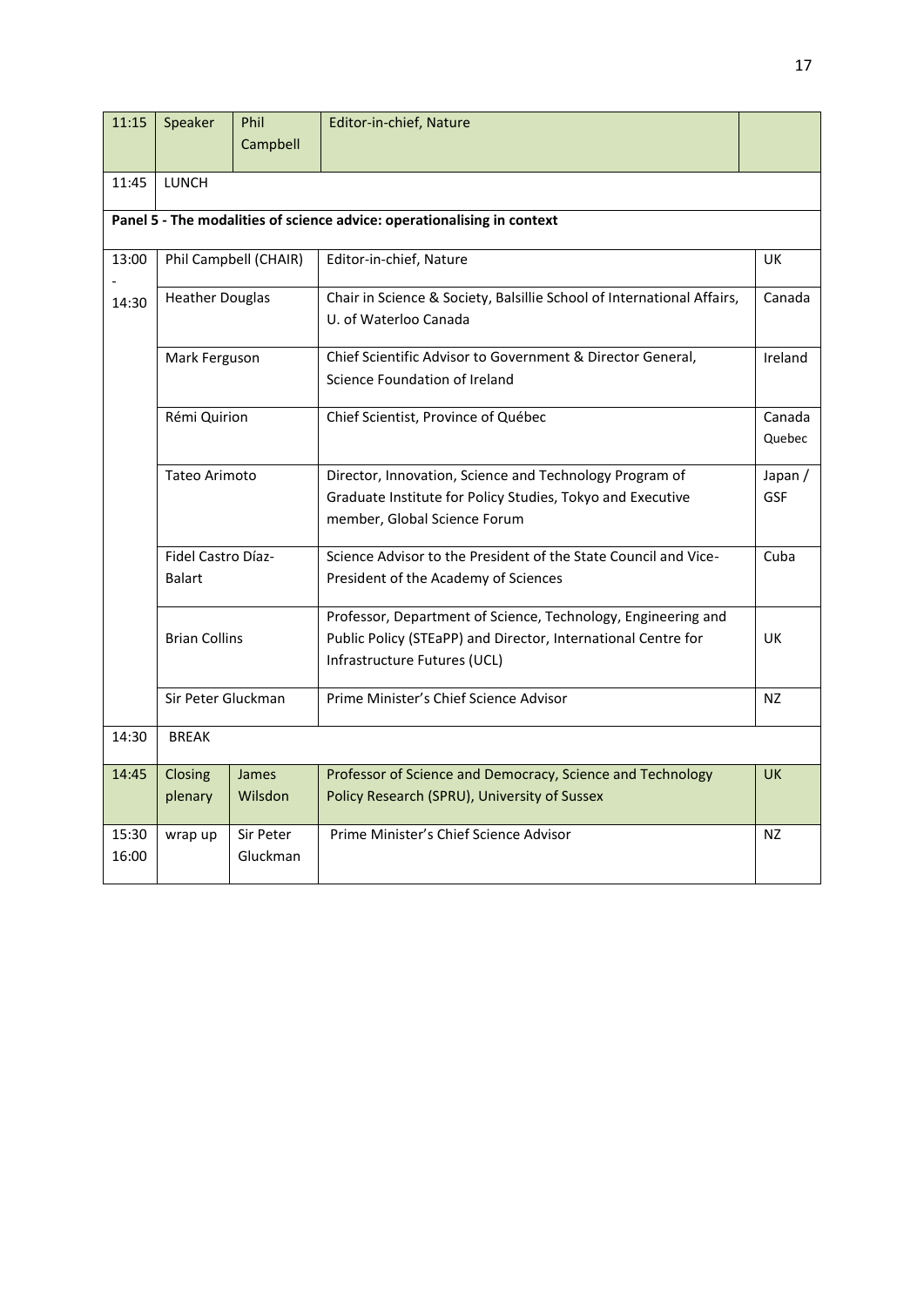### <span id="page-17-0"></span>**A2. Conference Organising Committee**

**Dr. John Boright**, Executive Director of International Affairs at US National Academies

**Sir Peter Gluckman**, Prime Minister's Chief Science Advisor, New Zealand

**Dr. Anne Glover**, Chief Scientific Adviser to the President of the European Commission

**Dr. Romain Murenzi**, Executive Director of The World Academy of Sciences (TWAS)

**Dr. Carlos Nobre**, National Secretary, Research and Development, Ministry of Science, Technology and Innovation, Brazil; and appointed member of UN Scientific Advisory Board

**Sir Mark Walport**, Government Chief Science Adviser, UK

**Dr. James Wilsdon**, Professor of Science and Democracy, University of Sussex

**Dr. Steven Wilson**, Executive Director of International Council for Science (ICSU)

**Dr. Hamid Zakri**, Prime Minister's Science Advisor, Malaysia; founding Chair of the Intergovernmental Science Policy Platform on Biodiversity and Ecosystem Services (IPBES); and appointed member of the UN Scientific Advisory Board.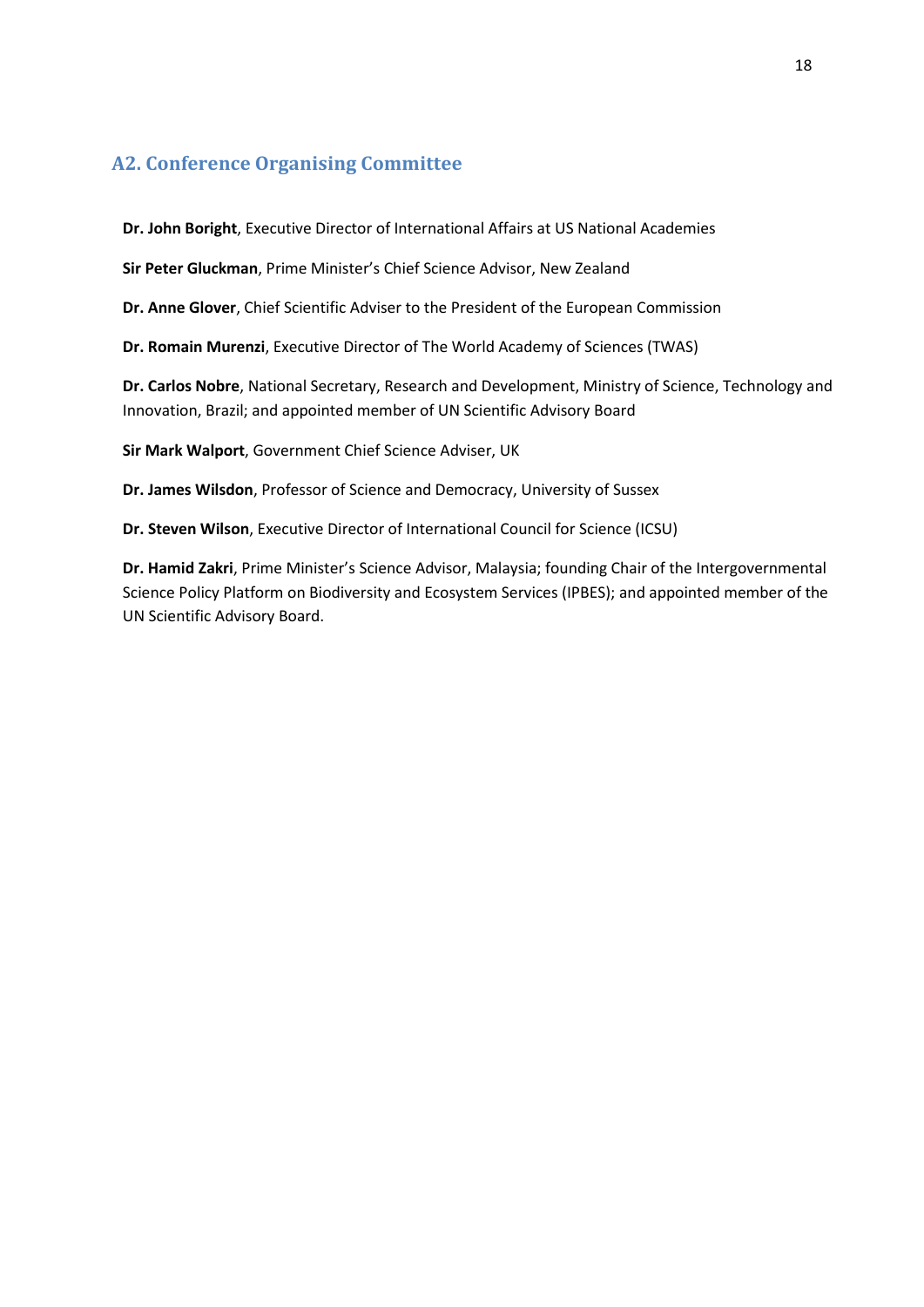## <span id="page-18-0"></span>**A3. Conference Attendance**

(Green denotes speakers or panellists)

| Omar Abdul Rahman               | Omryn Technologies Sdn. Bhd.                               | Malaysia       |
|---------------------------------|------------------------------------------------------------|----------------|
| <b>Shaukat Abdulrazak</b>       | National Commission for Science and Technology             | Kenya          |
| Michele Acuto                   | STEaPP, University College London                          | UK             |
| Kristiann Allen                 | Office of PM's Chief Science Advisor, NZ                   | NZ             |
| <b>Edward Amankwah</b>          | <b>Centre for Environmental Governance</b>                 | Ghana          |
| Matt Amos                       | <b>IUGG/Land Information New Zealand</b>                   | <b>NZ</b>      |
| Gonzalo Arenas                  | Council for Science, Technology and Innovation -CONCYTEC   | Chile          |
| <b>Tateo Arimoto</b>            | National Graduate Institute for Policy Studies             | Japan          |
| Asela Atapattu                  | <b>Environmental Protection Authority</b>                  | <b>NZ</b>      |
| Samuel Ayonghe                  | Cameroon Academy of Sciences and University of Buea        | Cameroon       |
| Folaranmi D. Babalola           | University of Pretoria                                     | South Africa   |
| Tish Bahmani Fard               | <b>ICSU</b>                                                | France         |
| Michael Barber                  | <b>Flinders University</b>                                 | Australia      |
| Alan Beedle                     | University of Auckland                                     | <b>NZ</b>      |
| John Bell                       | Australian Academy of Technological Sciences & Engineering | Australia      |
| Daniela Binder                  | <b>Australian National University</b>                      | Australia      |
| Jason Blackstock                | UCL STEaPP (Science, Tech, Engineering and Public Policy)  | UK             |
| Maria Elena Boisier             | Council for Science, Technology and Innovation -CONCYTEC   | Chile          |
| John Boright                    | <b>International Affairs at US National Academies</b>      | <b>USA</b>     |
| Geoffrey Boulton                | The Royal Society                                          | UK             |
| lan Boyd                        | Department of Environment, Food and Rural Affairs (DEFRA)  | <b>UK</b>      |
| <b>Curtis Brainard</b>          | Scientific American                                        | <b>USA</b>     |
| Maureen Brennan                 | <b>International Council for Science</b>                   | Ireland        |
| Micaela Buckley                 | Ministry of Business, Innovation and Employment            | <b>NZ</b>      |
|                                 | U.S. National Committee for the International Union of     |                |
| <b>Melody Burkins</b>           | <b>Geological Sciences</b>                                 | <b>USA</b>     |
| <b>Phil Campbell</b>            | Editor-in-Chief, Nature                                    |                |
| <b>Edmond Cane</b>              | Albanian Academy of Sciences                               | Albania        |
| Anthony Capon                   | <b>United Nations University</b>                           | Malaysia       |
| Pandora Carlyon                 | Office of PM's Chief Science Advisor, NZ                   | <b>NZ</b>      |
| <b>Fidel Castro Diaz-Balart</b> | <b>State Council</b>                                       | Cuba           |
|                                 |                                                            | Pacific Island |
| Denis Chang Seng                | <b>UNESCO</b>                                              | Countries      |
| Marie-Lise CHANIN               | Académie des Sciences, France                              | France         |
| Raja Chidambaram                | Scientific Advisory Committee to the Cabinet, India        | India          |
| Peter Christoff                 | University of Melbourne                                    | Australia      |
| Ian Chubb                       | Office of the Chief Scientist                              | Australia      |
| Stefan Claesson                 | Royal Swedish Academy of Sciences                          | Sweden         |
| E William Colglazier            | US Department of State (until July 25, 2014)               | <b>USA</b>     |
| <b>Brian Collins</b>            | <b>STEaPP, University College London</b>                   | <b>UK</b>      |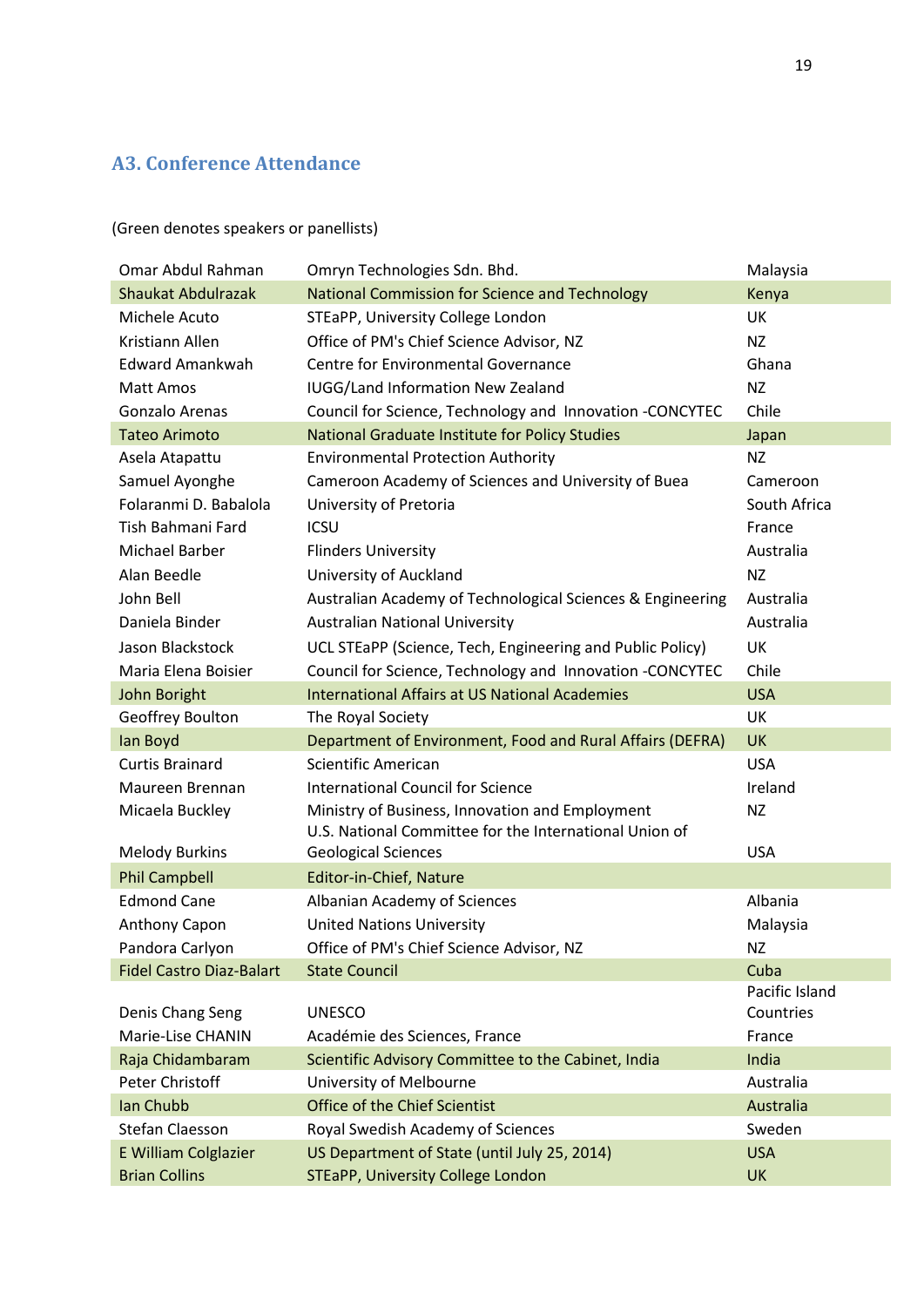| Elizabeth Connor        | The KinShip                                                                  | <b>NZ</b>        |
|-------------------------|------------------------------------------------------------------------------|------------------|
| <b>Ruth Cooper</b>      | The Royal Society                                                            | UK               |
| <b>Peter Crabtree</b>   | Ministry of Business, Innovation and Employment                              | <b>NZ</b>        |
| Lourdes J Cruz          | President of the National Research Council of the Philippines                | Philippines      |
| Chris Darby             | GO-Science                                                                   | UK               |
| Justine Daw             | Landcare Research                                                            | <b>NZ</b>        |
| Paul De Barro           | <b>CSIRO</b>                                                                 | Australia        |
| <b>Hubert Deluyker</b>  | Scientific Adviser to the Executive Director, European Food Safety Authority |                  |
| <b>LEE Dennis</b>       | Innovation and Technology Commission                                         | China, Hong Kong |
| Roseanne Diab           | Academy of Science of South Africa                                           | South Africa     |
| <b>Heather Douglas</b>  | University of Waterloo Canada                                                | Canada           |
| <b>Regdel Duger</b>     | The Mongolian Academy of sciences                                            | Mongolia         |
| <b>Eckart Ehlers</b>    | Deutsche Forschungsgemeinschaft                                              | Germany          |
| Susannah Eliott         | Australian Science Media Centre                                              | Australia        |
| Patricia Falcone        | White House Office of Science and Technology Policy                          | <b>USA</b>       |
| Karla Falloon           | Ministry of Business, Innovation and Employment                              | NZ               |
| <b>Brad Fenwick</b>     | <b>US State Department</b>                                                   | <b>USA</b>       |
| Mark Ferguson           | <b>Science Foundation Ireland</b>                                            | Ireland          |
| lan Ferguson            | Ministry for Primary Industries                                              | <b>NZ</b>        |
| Fiona Fox               | Science Media Centre                                                         | UK               |
| <b>Nick Gales</b>       | <b>Australian Antarctic Division</b>                                         | Australia        |
| Ramesh Ganesan          | Ministry of Business, Innovation and Employment                              | <b>NZ</b>        |
| <b>Geoff Garrett</b>    | Dept of Science, Information Technology, Innovation, Arts                    | Australia        |
|                         | The National Centre for Immunisation Research and                            |                  |
| Melina Georgousakis     | Surveillance                                                                 | Australia        |
| Aidan Gilligan          | SciCom - Making Sense of Science                                             | Belgium / EU     |
| Ardit Gjipali           | Agency for Research, Technology and Innovation                               | Albania          |
| <b>Anne Glover</b>      | Chief Science Adviser to the President of the EC                             | EU               |
| Peter Gluckman          | Office of PM's Chief Science Advisor, NZ                                     | <b>NZ</b>        |
| Stephen Goldson         | Office of PM's Chief Science Advisor, NZ                                     | <b>NZ</b>        |
| Seishi Gomibuchi        | Ministry of Business, Innovation and Employment                              | <b>NZ</b>        |
| <b>Gustavo Gonzales</b> | National Academy of Sciences, Peru                                           | Peru             |
| Marissa Gonzalez -      |                                                                              |                  |
| Otoya                   | Council for Science, Technology and Innovation -CONCYTEC                     | Peru             |
| Peter Griffin           | Science Media Centre                                                         | NZ               |
| Yvonne Grunder          | The Royal Society                                                            | UK               |
| Jörg Hacker             | <b>German National Academy of Sciences Leopoldina</b>                        | Germany          |
| Heide Hackmann          | <b>International Social Science Council</b>                                  | France           |
|                         | Center for Science and Democracy, Union of Concerned                         |                  |
| Michael Halpern         | Scientists                                                                   | <b>USA</b>       |
| Yuko Harayama           | Cabinet Office of Japan                                                      | Japan            |
| Kate Harland            | Office of PM's Chief Science Advisor, NZ                                     | <b>NZ</b>        |
| <b>Paul Harris</b>      | <b>Australian Government</b>                                                 | Australia        |
| <b>Andreas Hensel</b>   | Federal Institute for Risk Assessment (BfR)                                  | Germany          |
| Katherine Herbert       | University of Auckland                                                       | NZ               |
| Dacia Herbulock         | Science Media Centre - New Zealand                                           | <b>NZ</b>        |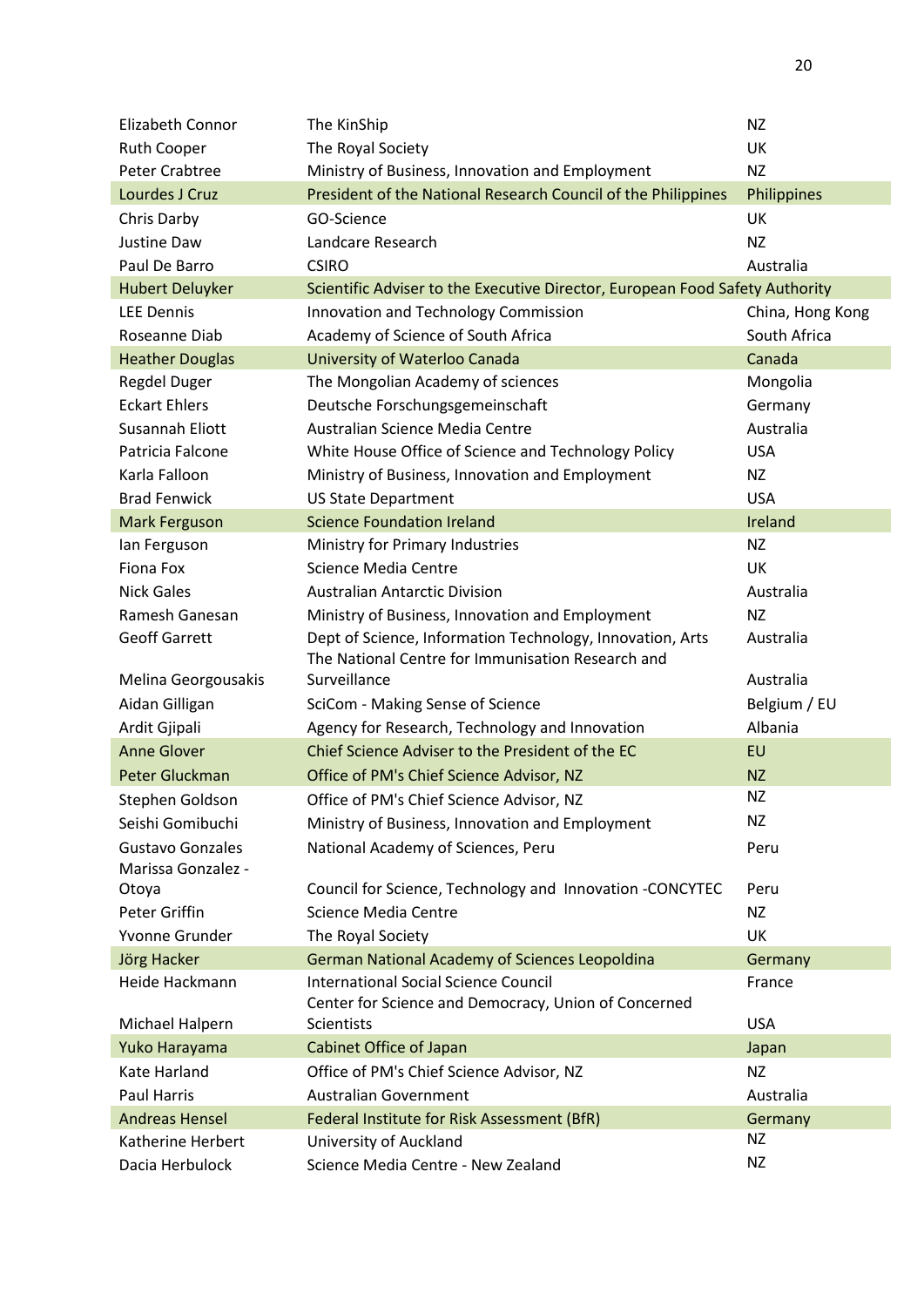| Robyn Hill                             | The University of Auckland                                  | NZ                  |
|----------------------------------------|-------------------------------------------------------------|---------------------|
| Will Hine                              | <b>TVNZ</b>                                                 | NZ                  |
| Christopher Howe                       | <b>WWF-New Zealand</b>                                      | <b>NZ</b>           |
| <b>Samuel Howerton</b>                 | U.S. Department of State                                    | <b>USA</b>          |
| Emma Hudson-Doyle                      | Joint Centre for Disaster Research, Massey University       | NZ                  |
| Mike Ives                              | SciDev.Net                                                  | Vietnam             |
| Catriona jackson                       | Science and Technology Australia                            | Australia           |
| <b>Colin James</b>                     | <b>Otago Daily Times</b>                                    | New Zealand         |
| Sarb Johal                             | Joint Centre for Disaster Research, GNS Science / Massey U. | <b>NZ</b>           |
| David Johnston                         | Integrated Research on Disaster Risk                        | <b>NZ</b>           |
| Monique Jonas                          | <b>National Health Committee</b>                            | <b>NZ</b>           |
| Katie Jones                            | Unitec Institute of Technology                              | <b>NZ</b>           |
| Nick Jones                             | NZ eScience Infrastructure (NeSI)                           | <b>NZ</b>           |
|                                        | Science & Technology Policy Research and Information        |                     |
| Yuh-Jzer Joung                         | Center, National Applied Research Laboratories, Taiwan      | Taiwan              |
| <b>Pavel Kabat</b>                     | <b>IIASA and Wageningen University</b>                      | <b>IIASA</b>        |
| <b>Matthias Kaiser</b>                 | University of Bergen                                        | Norway              |
| Motoko Kakubayashi                     | Japan Science and Technology Agency                         | Japan               |
| Dr Kavintheran Science 2 Action, MIGHT |                                                             | Malaysia            |
| John Kerr                              | Science Media Centre                                        | NZ                  |
| Suhee Kim                              | Presidential Advisory Council on S&T                        | South Korea         |
| Jinwoo Kim                             | Presidential Advisory Council on Science & Technology       | South Korea         |
| Rudiger Klein                          | European Alliance for the Social Sciences and Humanities    | Europe              |
| Peter Klinken                          | Government of Western Australia                             | Australia           |
| Dr Koch-Krumrei                        | Head of our International Relations Department              | Germany             |
| Pia Kohler                             | <b>Williams College</b>                                     | <b>USA</b>          |
| Hirokazu Koi                           | Japan Science and Technology Agency                         | Japan               |
| Michelle Kovacevci                     | Center for International Forestry Research                  | Indonesia/Australia |
| Mark Large                             | Unitec                                                      | <b>NZ</b>           |
| Woosung Lee                            | Korean Centre for Innovation Policy                         | South Korea         |
| Helen Lockett                          | The Wise Group                                              | <b>NZ</b>           |
| Yonglong Lu                            | Research Center for Eco-Environmental Sciences, CAS         | China               |
| Gabriel Lucio                          | National Secretary of planning                              | Ecuador             |
| Don Mackie                             | Ministry of Health                                          | NZ                  |
| <b>David Mair</b>                      | <b>Joint Research Centre (JRC)</b>                          | EC                  |
| Malegapuru Makgoba                     | Planning and Research<br><b>ICSU</b>                        |                     |
| Jonathan Margolis                      | U.S. Department of State                                    | <b>USA</b>          |
| Hassan Ehsan Masood                    | Research Fortnight   Research Professional                  | UK                  |
|                                        |                                                             | Pacific Island      |
| Teatulohi Matainaho                    | PNG Research, Science & Technology Council                  | Countries           |
| <b>Adil Matloob</b>                    | Ministry of Science and Technology                          | Iraq                |
| <b>Masahiro Matsuura</b>               | University of Tokyo, Graduate School of Public Policy       | Japan               |
| Kira Matus                             | London School Of Economics And Political Science            | UK                  |
| Julie Maxton                           | The Royal Society                                           | <b>UK</b>           |
| Arbjan Mazniku                         | Minister of Education and Sports                            | Albania             |
| <b>Gordon McBean</b>                   | President-elect, International Council for Science          | <b>ICSU</b>         |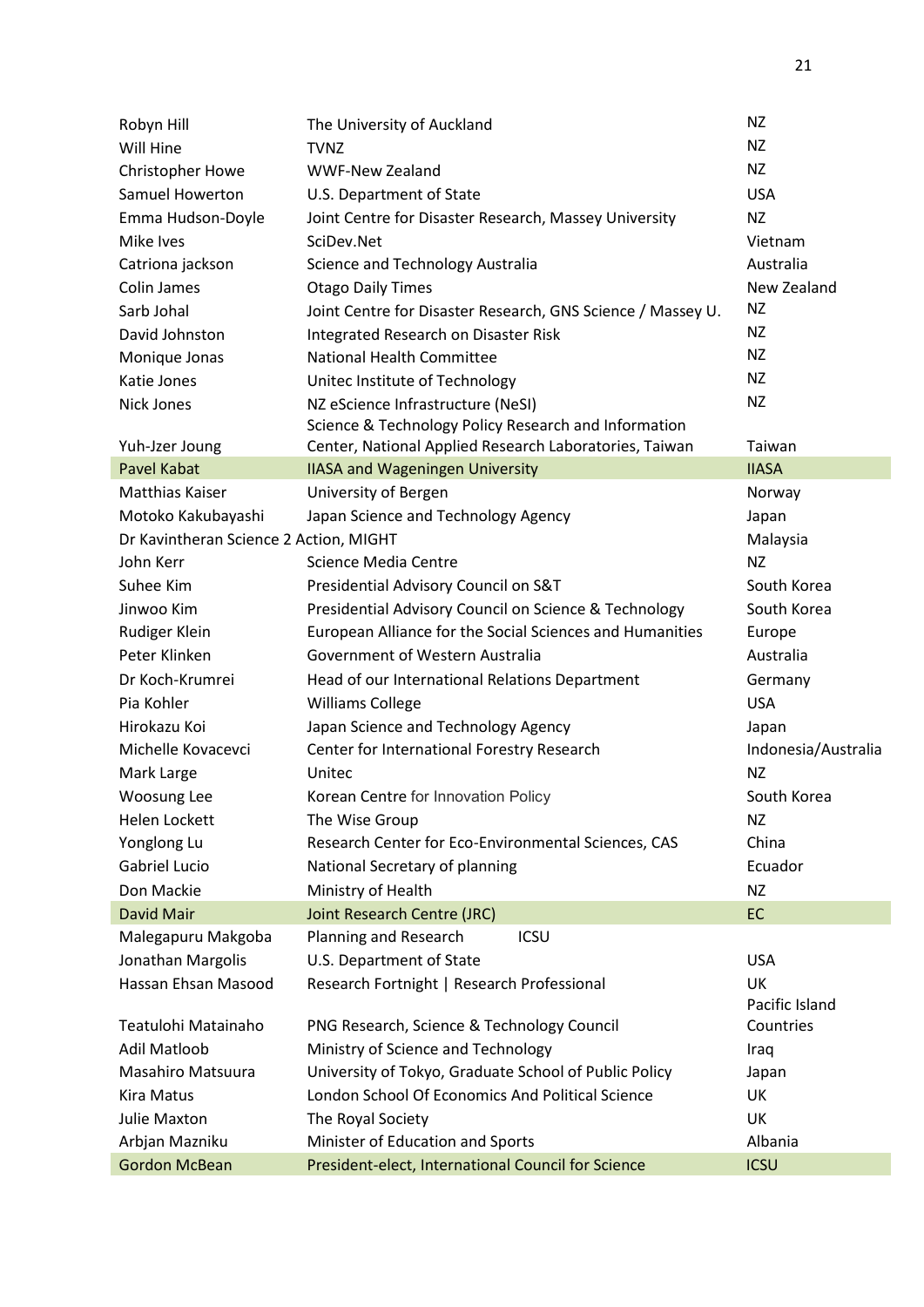| Marian McCay              | Office of PM's Chief Science Advisor, NZ                                        | ΝZ                        |
|---------------------------|---------------------------------------------------------------------------------|---------------------------|
| Lesley McConnell          | Ministry of Business, Innovation and Employment                                 | NZ                        |
| John R. McDougall         | National Research Council of Canada                                             | Canada                    |
|                           |                                                                                 |                           |
| <b>Jacqueline McGlade</b> | <b>United Nations Environment Programme</b>                                     | <b>UN</b>                 |
| Federico Medina           | National Secretary of planning                                                  | Ecuador                   |
| Sue Meek                  | Australian Academy of Science                                                   | Australia                 |
| Johannes Mengel           | <b>International Council for Science</b>                                        | France                    |
| <b>Mahlet Mesfin</b>      | White House Office of Science and Technology Policy                             | <b>USA</b>                |
| Jim Metson                | Ministry of Business, Innovation and Employment                                 | ΝZ                        |
| Denzil Miller             | Department of State Growth Tasmania                                             | Australia                 |
| Dong-Pil Min              | Seoul National University/UN Secretary-General                                  | Republic of Korea         |
|                           | Dr Mohd Yusoff Sulaiman Malaysian Industry Government Group for High Technology | Malaysia                  |
| Jamie Morton              | NZ Herald                                                                       | NZ                        |
| <b>Andrew Mount</b>       | <b>Clemson University</b>                                                       | <b>USA</b>                |
| Hassan Mshinda            | Tanzania Commission for Science and Technology                                  | Tanzania                  |
| Rongping Mu               | Institute of Policy and Management (IPM), CAS                                   | China                     |
| Jan Marco Müller          | <b>European Commission</b>                                                      | Belgium                   |
| Romain Murenzi            | The World Academy of Sciences (TWAS)                                            | Rwanda                    |
| <b>Susan Muzite</b>       | <b>Research Council of Zimbabwe</b>                                             | Zimbabwe                  |
| <b>Carlos Nobre</b>       | Ministry of Science, Technology and Innovation, Brazil                          | <b>Brazil</b>             |
| Jonathan Nok Andrew       | Ahmadu Bello University                                                         | Nigeria                   |
| Dorine Odongo             | The Scinnovent Centre                                                           | Kenya                     |
| Ludmila Ogorodova         | Ministry of Education and Science of the Russian Federation                     | <b>Russian Federation</b> |
| Satoru Ohtake             | Japan Science and Technology Agency                                             |                           |
|                           |                                                                                 | Japan                     |
| Mary O'Kane               | Office of the Chief Scientist and Engineer, New South Wales                     | Australia                 |
| Sang-Dai Park             | The National Academy of Sciences, Republic of Korea                             | South Korea               |
| Jyotiraj Patra            |                                                                                 | India and Canada          |
| Katsiaryna Paulavets      | International Development Research centre (IDRC)<br><b>ICSU</b>                 | France                    |
| <b>Rick Petersen</b>      |                                                                                 | NZ                        |
| Jonathan Peterson         | Ministry of Business, Innovation and Employment<br>U.S. Department of State     | <b>USA</b>                |
| <b>Nicky Phillips</b>     | Fairfax Media                                                                   | Australia                 |
| <b>Roger Pielke</b>       | University of Colorado, Boulder                                                 | <b>USA</b>                |
| Richie Poulton            | University of Otago                                                             | ΝZ                        |
| Rémi Quirion              | Fonds de recherche du Québec                                                    | Canada                    |
| Olivier Ragueneau         | Centre National de la Recherche Scientigique (CNRS)                             | France                    |
| Kari Raivio               | <b>Council of Finnish Academies</b>                                             | <b>Finland</b>            |
| Wiliam Ray                | Radio NZ                                                                        | ΝZ                        |
| <b>Catherine Rhodes</b>   | University of Manchester, UK.                                                   | UK                        |
| Benjamin Riley            | Ian Axford (New Zealand) Public Policy Fellow                                   | <b>USA</b>                |
| Lee Robinson              | Ministry of Business, Innovation and Employment                                 | NZ                        |
| Melissa Robson            | AgResearch/Environment Canterbury                                               | NZ                        |
| Dinakar Salunke           | Indian National Science Academy                                                 | India                     |
| Yasushi Sato              | Japan Science and Technology Agency                                             | Japan                     |
| Rico Schoeler             | National Health Committee                                                       | ΝZ                        |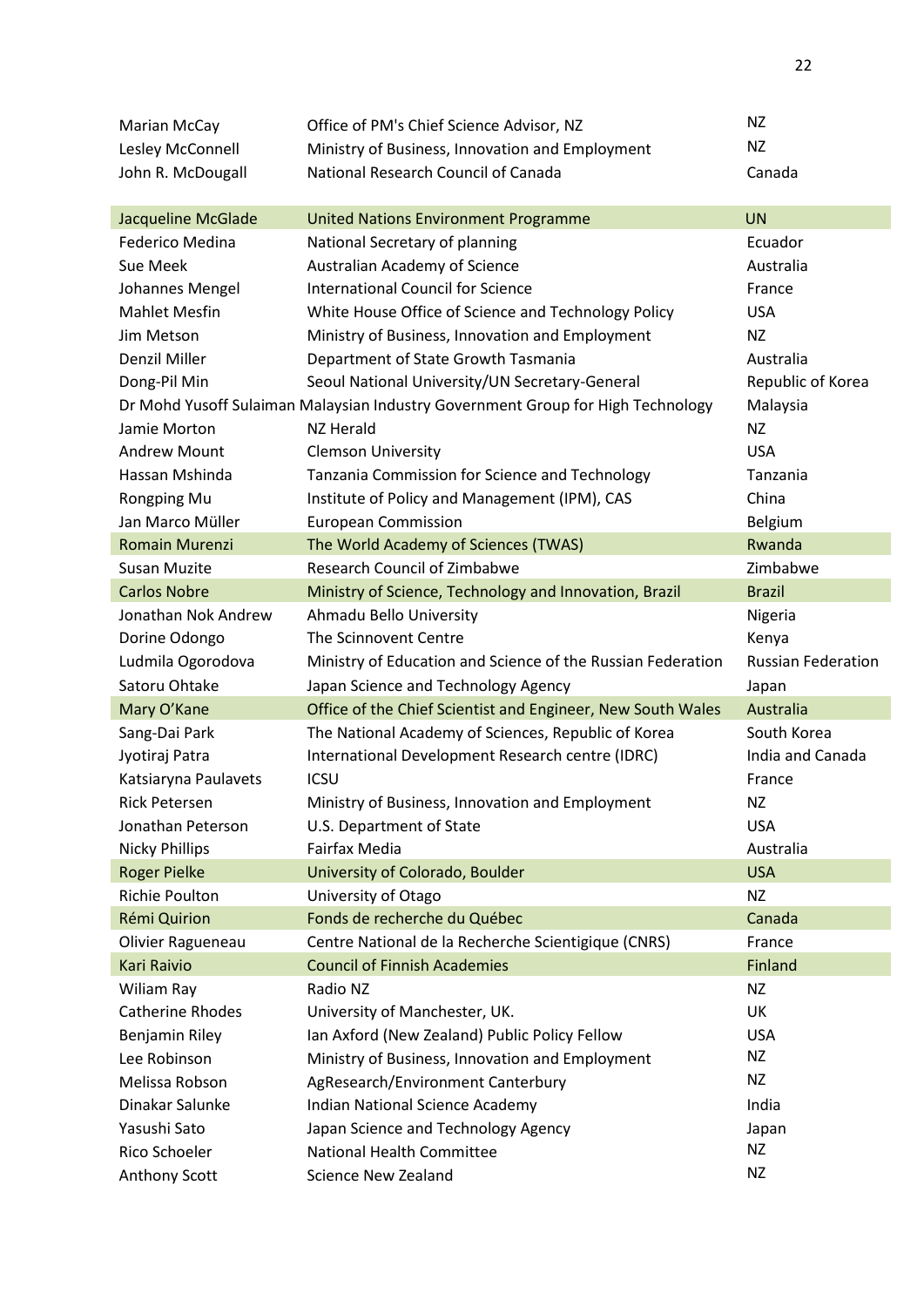| David Skegg             | Royal Society of New Zealand                                 | ΝZ             |
|-------------------------|--------------------------------------------------------------|----------------|
| <b>Bruce Small</b>      | AgResearch Ltd                                               | <b>NZ</b>      |
| Malgorzata Smieszek     | Arctic Centre, University of Lapland                         | Poland         |
| <b>Richard Smith</b>    | NZ Earthquake Commission                                     | <b>NZ</b>      |
| <b>Nils Stenseth</b>    | <b>IUBS and The Norwegian Academy of Science and Letters</b> | Norway         |
| Anne-sophie Stevance    | <b>International Council for Science</b>                     | France         |
| <b>Paul Stocks</b>      | Ministry of Business, Innovation and Employment              | ΝZ             |
| Nur T.A. Suestiningtyas | Indonesian Institute of Sciences (LIPI)                      | Indonesia      |
| <b>Tracey Swift</b>     | University of Auckland                                       | NZ             |
| <b>Fatos Tarifa</b>     | University of New York Tirana                                | Albania        |
| Evis Tasellari          | Agency for Research, Technology and Innovation               | Albania        |
| <b>Steve Thompson</b>   | <b>British High Commission</b>                               | UK             |
| Chuluun Togtokh         | Ministry of Environment and Green Development                | Mongolia       |
| Julian Tollestrup       | Office of PM's Chief Science Advisor, NZ                     | NZ             |
| Caitlin Trasande        | <b>Digital Science</b>                                       | <b>USA</b>     |
| John Troughton          | Agribusiness Council of Australia                            | Australia      |
| <b>Emma Tumilty</b>     | University of Otago                                          | NZ             |
| <b>Chris Tyler</b>      | Parliamentary Office of Science and Technology (POST)        | <b>UK</b>      |
| Maria Uhle              | U.S. National Science Foundation                             | <b>USA</b>     |
| Zafer Uygun             | Ministry of Science, Industry and Technology                 | Turkey         |
| Guy Van Den Eede        | <b>European Commission</b>                                   | Belgium        |
| Boudy van Schagen       | <b>Bioversity International</b>                              | <b>Burundi</b> |
| <b>Martin Visbeck</b>   | GEOMAR Helmholtz Zentrum für Ozeanforschung Kiel             | Germany        |
| <b>Richard Walley</b>   | Ministry of Business, Innovation and Employment              | ΝZ             |
| <b>Mark Walport</b>     | <b>Government Office for Science</b>                         | <b>UK</b>      |
| Leonie Walsh            | Victorian Government                                         | Australia      |
| Clare Ward              | <b>Families Commission/SuPERU</b>                            | <b>NZ</b>      |
| Wilma Waterlander       | University of Auckland                                       | <b>NZ</b>      |
| Jeremy Watson           | University College London (UCL)                              | UK             |
| Lynne Whitney           | Ministry of Education                                        | <b>NZ</b>      |
| Robyn Williams          | <b>Australian Broadcasting Corporation</b>                   | Australia      |
| <b>Prue Williams</b>    | Ministry of Business, Innovation and Employment              | ΝZ             |
| James Wilsdon           | <b>University of Sussex</b>                                  | <b>UK</b>      |
| <b>Steven Wilson</b>    | <b>International Council for Science</b>                     | <b>ICSU</b>    |
| Kate Wilson             | NSW Office of Environment and Heritage                       | Australia      |
| Linton Winder           | Unitec                                                       | <b>NZ</b>      |
| Chi-Huey Wong           | Academy of Sciences located in Taipei                        | Taiwan         |
| Anthony Worby           | Antarctic Climate Ecosystems Cooperative Research Centre     | Australia      |
| Denise Young            | <b>International Council for Science</b>                     | France         |
| Judith Young            | National Research Council Canada                             | Canada         |
| Hamid Zakri             | Office of the PM Science Advisor                             | Malaysia       |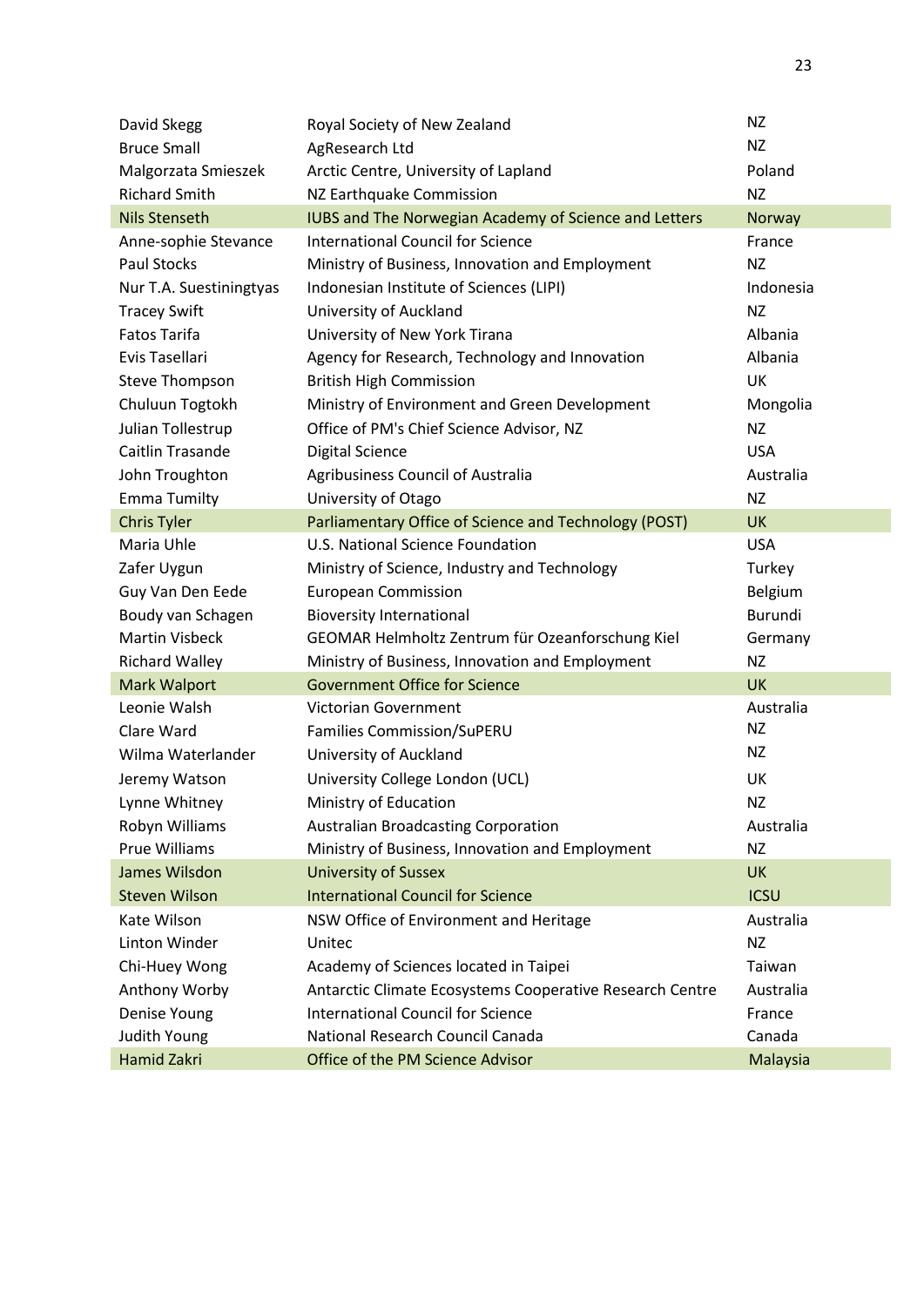### <span id="page-23-0"></span>**A4. Reference material**

In addition to the conference briefing document and reference material available at the website [\(http://www.globalscienceadvice.org/resources/\)](http://www.globalscienceadvice.org/resources/), delegates and speakers mentioned and recommended several documents from their respective organisations / initiatives and other key reading material. These are listed below, with apologies for any omissions. This is not intended as an exhaustive list of relevant material, but rather to capture those resources and case examples that were recommended by delegates during the conference.

#### <span id="page-23-1"></span>**Books**

- x Simon Bastow et al: **The Impact of the Social Sciences: How Academics and Their Research Make a Difference**, Sage (2014) Recommended by Phil Campbell, Editor in Chief of Nature <http://www.uk.sagepub.com/booksProdDesc.nav?prodId=Book241492>
- **•** Heather Douglas: **Science, Policy and the Value-Free Ideal**, University of Pittsburgh Press (2009) Douglas explores the role of values in science and the inadequacy of the ideal that science can and should be values-free. <http://www.upress.pitt.edu/BookDetails.aspx?bookId=35967>
- x Sheila Jasanoff: **Science and Public Reason**, Routledge (2012) Jasanoff examines how democratic governments make use of evidence and argument to legitimize decisions and be accountable to citizens. <http://www.amazon.com/Science-Public-Reason-Society/dp/0415624681>
- **•** Roger Pielke: The Honest Broker: Making Sense of Science in Policy and Politics, Cambridge University Press (2007) Pielke examines the range of options of roles that scientists can play in policy and politics. <http://www.amazon.com/The-Honest-Broker-Science-Politics/dp/0521694817>
- x National Research Council: **Public Participation in Environmental Assessment and Decision Making:** National Academies Press (2008) [http://www.nap.edu/catalog.php?record\\_id=12434&utm\\_expid=4418042-](http://www.nap.edu/catalog.php?record_id=12434&utm_expid=4418042-5.krRTDpXJQISoXLpdo-1Ynw.0) [5.krRTDpXJQISoXLpdo-1Ynw.0](http://www.nap.edu/catalog.php?record_id=12434&utm_expid=4418042-5.krRTDpXJQISoXLpdo-1Ynw.0)

#### <span id="page-23-2"></span>**Journal publications and reports**

x James Wilsdon and Robert Doubleday**: Beyond the great and the good**. Nature 485: 301-302 (2012) <http://www.nature.com/nature/journal/v485/n7398/full/485301a.html>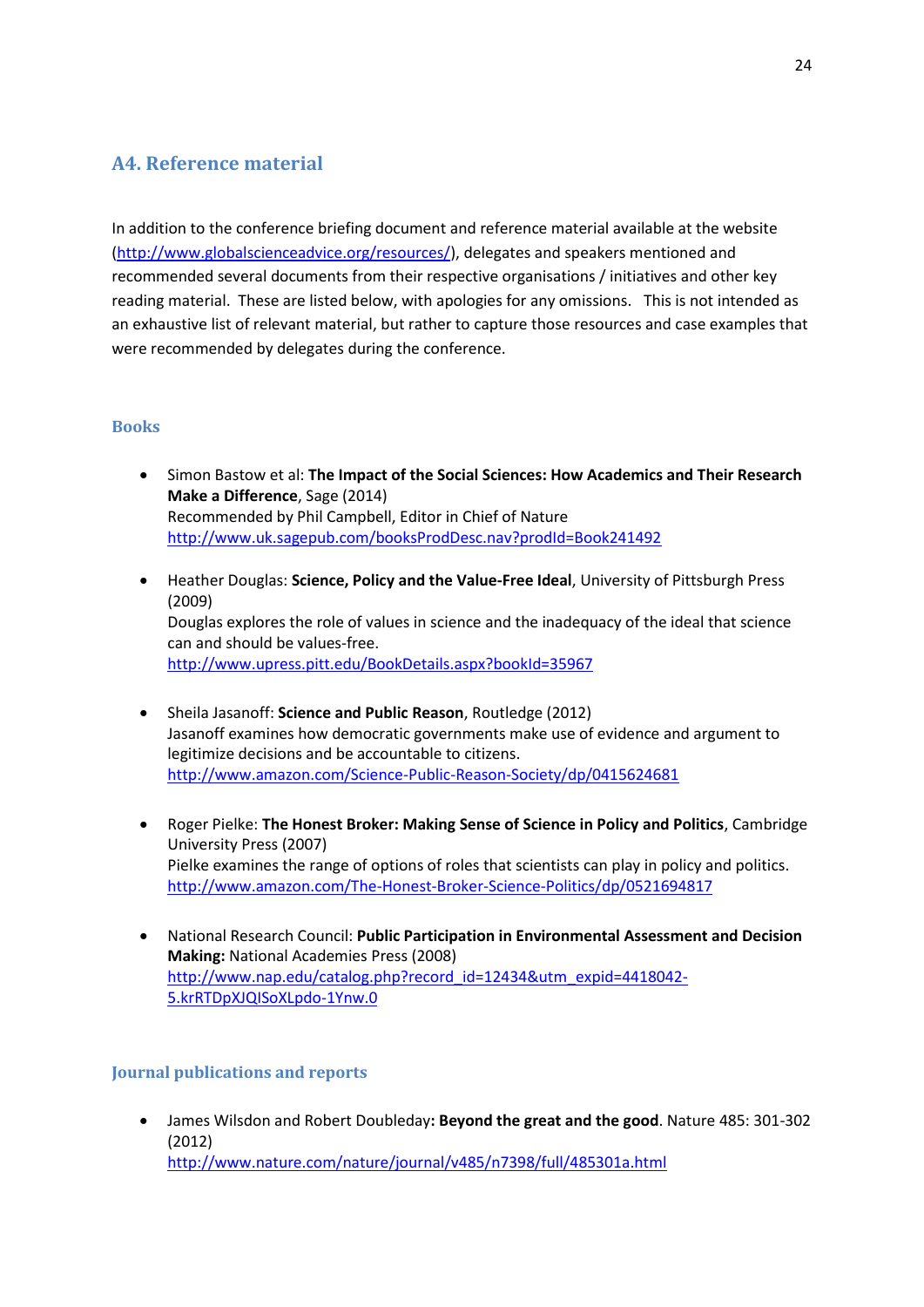- **•** James Wilsdon: Future directions for scientific advice in Whitehall. Centre for Science and Policy (2013) A collection of essays based on a recent series of seminars to stimulate fresh thinking and practical recommendations on future directions in scientific advice in Whitehall. <http://www.csap.cam.ac.uk/events/future-directions-scientific-advice-whitehall/>
- x UK House of Commons Science and Technology Committee: **Scientific advice and evidence in emergencies: third report of session 2010–11** (2011) An example of a review of the use of science in government. <http://www.publications.parliament.uk/pa/cm201011/cmselect/cmsctech/498/498.pdf>
- x Claire Dunlop: **The temporal dimension of knowledge and the limits of policy appraisal: biofuels policy in the UK**. Policy Sciences 43: 343-363 (2010) Political paper recommended by Brian Collins that describes the brokering function between government, science and policy. [http://www.globalscienceadvice.org/wp-content/uploads/2014/08/UK-Science-Policy-](http://www.globalscienceadvice.org/wp-content/uploads/2014/08/UK-Science-Policy-Article.pdf)[Article.pdf](http://www.globalscienceadvice.org/wp-content/uploads/2014/08/UK-Science-Policy-Article.pdf)
- x Heather Douglas: **Inserting the public into science**. In Sabine Maasen and Peter Weingart (eds), *Democratization of Expertise? Exploring Novel Forms of Scientific Advice in Political Decision-Making – Sociology of the Sciences* vol 24, pp 153–169 (2005) [http://philtech.pbworks.com/w/file/fetch/50115511/douglas%20-](http://philtech.pbworks.com/w/file/fetch/50115511/douglas%20-%20inserting%20the%20public%20into%20science.pdf) [%20inserting%20the%20public%20into%20science.pdf](http://philtech.pbworks.com/w/file/fetch/50115511/douglas%20-%20inserting%20the%20public%20into%20science.pdf)
- x Jack Stilgoe & Simon Lock: **Why should we promote public engagement with science?** Public Understanding of Science 23: 4-15 (2014) <http://pus.sagepub.com/content/23/1/4.short>
- x Council of Canadian Academies: **Science Culture: Where Canada Stands** (2014) Report on Canada's science culture <http://www.scienceadvice.ca/en/assessments/completed/science-culture.aspx>
- x Peter Gluckman, NZ Prime Minister's Chief Science Advisor: **The role of evidence in policy formation and implementation**. Office of the Prime Minister's Science Advisory Committee (2013) Survey conducted by the NZ Chief Science Advisor on public servants' attitudes towards science advice in Government. [http://www.pmcsa.org.nz/wp-content/uploads/The-role-of-evidence-in-policy-formation](http://www.pmcsa.org.nz/wp-content/uploads/The-role-of-evidence-in-policy-formation-and-implementation-report.pdf)[and-implementation-report.pdf](http://www.pmcsa.org.nz/wp-content/uploads/The-role-of-evidence-in-policy-formation-and-implementation-report.pdf)
- x Research Fortnight: **Chief Scientist World: Global Science Advice special, Auckland, August 2014** (2014) Special supplement from Research Fortnight, an independent source of news, analysis, funding opportunities and jobs for the academic community. [http://www.globalscienceadvice.org/wp-content/uploads/2014/08/Research-Fortnight-CSA](http://www.globalscienceadvice.org/wp-content/uploads/2014/08/Research-Fortnight-CSA-supplement.pdf)[supplement.pdf](http://www.globalscienceadvice.org/wp-content/uploads/2014/08/Research-Fortnight-CSA-supplement.pdf)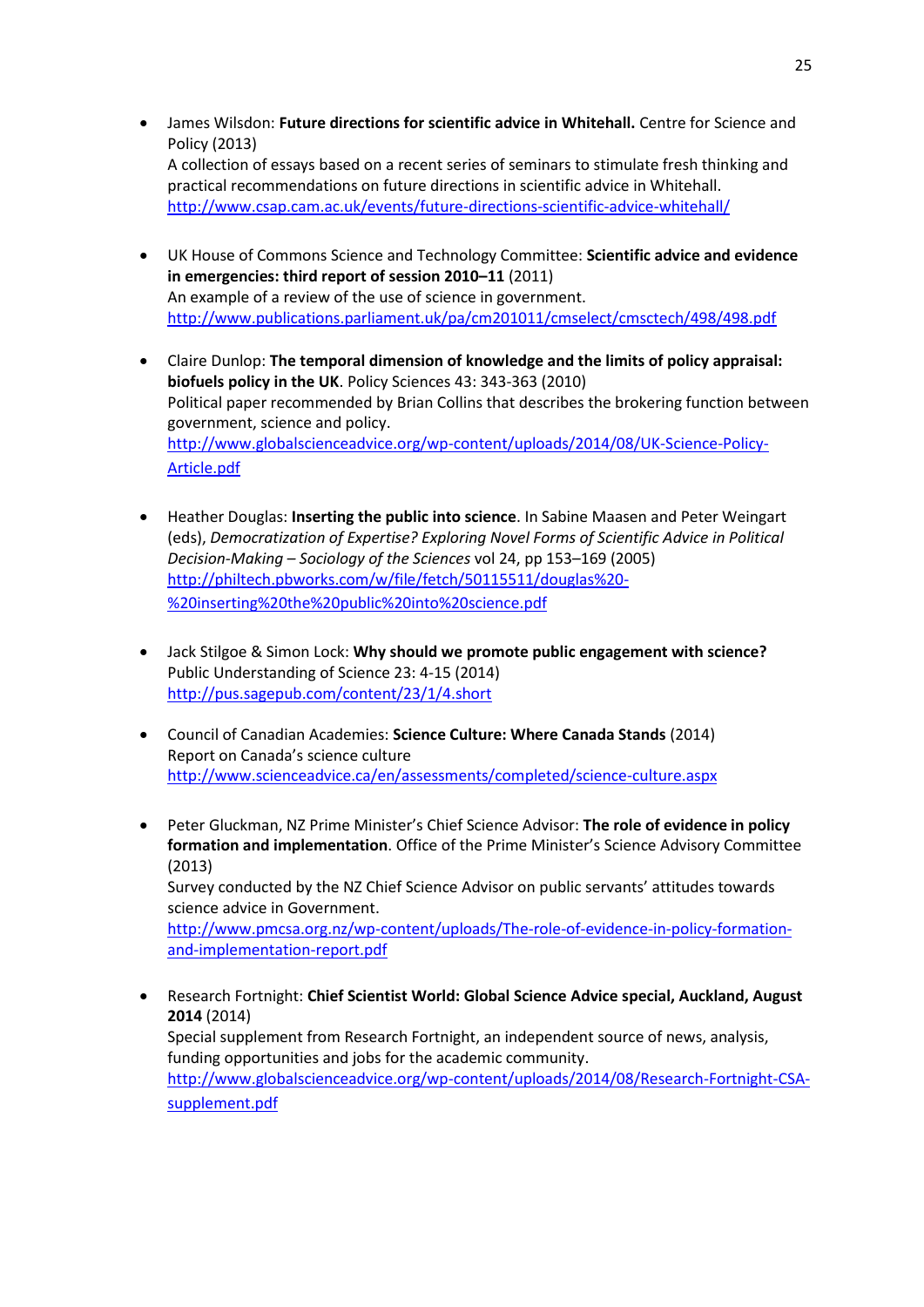#### <span id="page-25-0"></span>**Blogs & Websites**

x **Science Foundation Ireland – Funding overview**  <http://www.sfi.ie/funding/funding-overview.html>

#### x **Road to Paris – ICSU**

<http://roadtoparis.info/>

An editorially independent blog about what is new and under-reported in the field of climate change, disaster risk reduction and sustainable development, in the lead up to the 2015 Climate meeting in Paris.

x **The Guardian: website on science policy** <http://www.theguardian.com/science/science-policy> Several articles around the conference – interviews with speakers and key players.

#### **•** InterAcademy Council <http://www.interacademycouncil.net/> resources available in all languages.

**•** The Impact Blog Based on the book *The Impact of the Social Sciences* by Bastow et al. <http://blogs.lse.ac.uk/impactofsocialsciences/>

x **Science advice (Wikipedia page)** Started by researcher Kim Nicholas and Michelle Kovacevic during Auckland conference. Outlines science advisory systems for a variety of countries. [https://en.wikipedia.org/wiki/Science\\_Advice](https://en.wikipedia.org/wiki/Science_Advice)

#### <span id="page-25-1"></span>**Model Projects and Case Studies**

**•** The Toolbox Project A philosophical approach for improving cross-disciplinary communication, it was developed by Michael O'Rourke at Michigan State University and colleagues to help facilitate multidisciplinary collaboration. <http://www.cals.uidaho.edu/toolbox/>

x Danish Agency for Science Technology and Innovation: **The Effect of the Industrial PhD** 

- **Programme on Employment and Income** (2012) http://ufm.dk/en/publications/2013/the-effect-of-the-industrial-phd-programme-onemployment-and-income
- x **Value Isobars - The Landscape and Isobars of European Values in Relation to Science and New Technology** and the **Value Atlas prototype** Led by Matthias Keiser, University of Bergen, Norway. The Value Isobars project has worked out a blue print for a more value based and value informed governance approach to science